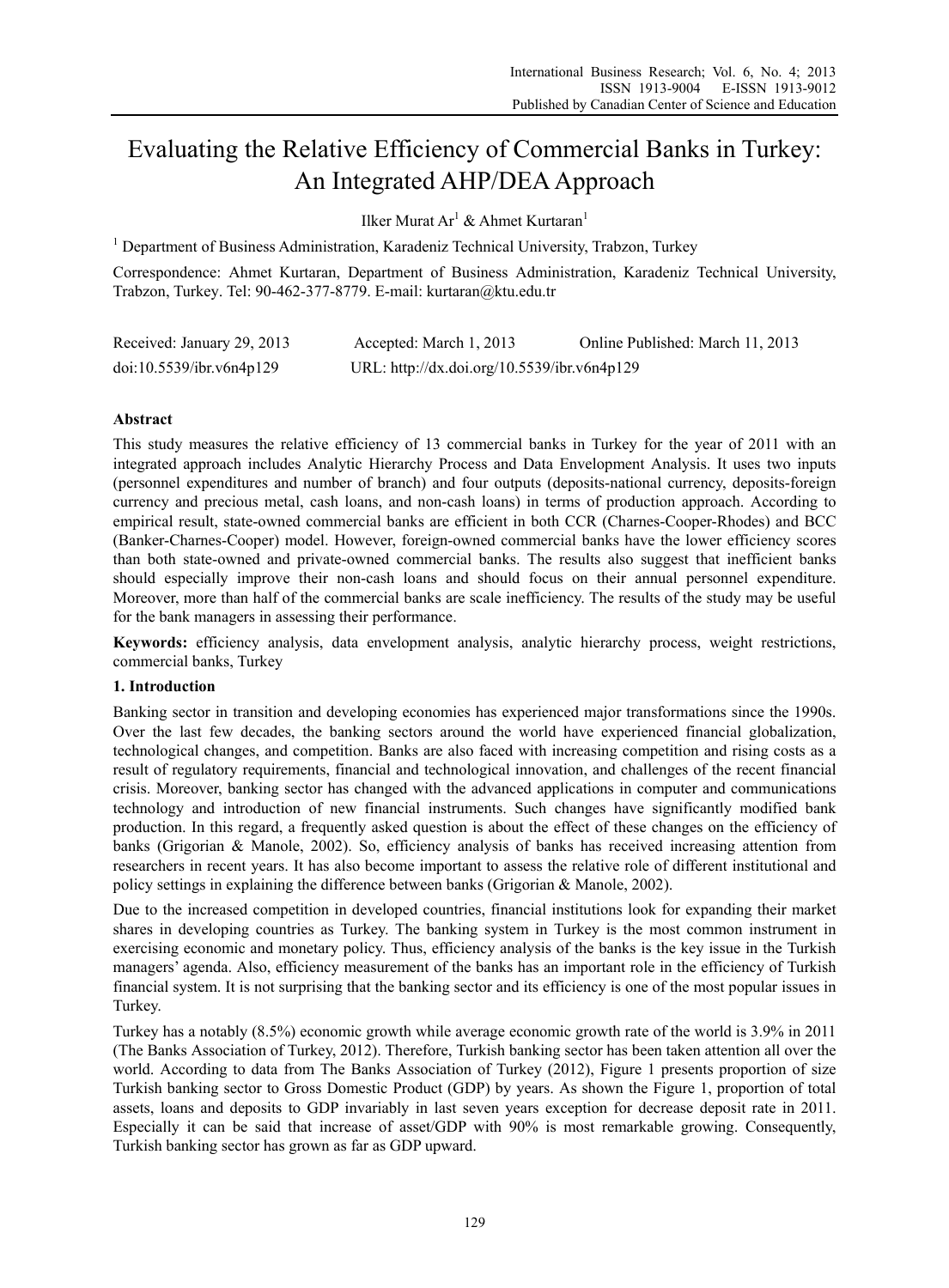

Figure 1. Turkish banking sector (2002-2011)

Turkish banking system constitutes three functional banking groups such as commercial banks, participation banks, and development and investment banks. The number of these banks is 31, 4 and 13 respectively (Banking Regulation and Supervision Agency, 2011). According to statistics from Banking Regulation and Supervision Agency (2011), they reached the total assets of 1217.7 billion TRY by the year of 2011. Thus, commercial banks have an important role in Turkish banking system. According to Yue (1992), commercial banks have a vital role in the economies for two reasons. Firstly, they provide a major source of financial intermediation. Secondly, their checkable deposit liabilities represent the bulk of the nation's money stock. Measuring and evaluating their overall performance and monitoring their financial condition is important to depositors, owners, potential investors, managers and, of course, regulators (Yue, 1992).

Data Envelopment Analysis (DEA), which is a mathematical programming approach, has become the most commonly used non-parametric approach to estimating the efficient frontier. DEA clearly brings out the firms that are operating more efficiently in comparison to other firms in the industry. Moreover, it points out the areas in which poorly performing firms need to improve (Malhotra et al., 2009). So, it is also the most widely used methods in order to measure the relative efficiency of financial institutions. In the banking sector, DEA approach allows us to measure an individual bank performance by measuring its efficiency compared to the peer group banks. This study has combined the Analytic Hierarchy Process (AHP) which is a popular tool in the field of multiple criteria decision making and DEA to create a suitable performance evaluation model.

This study aims to measure the relative efficiency of commercial banks in Turkey by DEA. It is organized as follows: Section 2 gives a brief review of the relevant literature and specifically variables used as inputs and outputs in similar studies. Section 3 gives a theoretical background on the research methods. Section 4 describes the model used in this study and introduces the data. Results are given in section 5. Finally, section 6 concludes the study.

#### 2. Literature Review

Effective working of banking sector has a substantial position on development of financial markets. So, there are a lot of studies on efficiency of banks in the literature. There are two measurement techniques as parametric and non-parametric methods for efficiency measurement of banks in the literature. Financial ratio analysis, regression analysis, and stochastic frontier analysis are general parametric methods. These parametric approaches specify a functional form for the cost, profit, or production relationship among inputs, outputs and environmental factors, and allow for random error (AlKhathlan & Malik, 2010).

Non-parametric techniques do not require the specification of an a priori functional form and therefore is the most favored approach (AlKhathlan & Malik, 2010). DEA, as a non-parametric technique, is one of the most popular tools for performance measurement. It determines the productive efficiency of a system or decision-making-unit (DMU) by comparing how well the DMU converts inputs into outputs. DEA is also the most commonly used non-parametric technique in the banking sector. Barr et al. (2002) indicated that DEA is a reliable tool for determining banks operation efficiencies.

There are numerous applications of DEA in the bank performance literature. For example many scholars (Vassiloglou & Giokas, 1990; Al-Faraj et al., 1993; Sherman & Ladino, 1995; Athanassopoulos, 1997; Lovell & Pastor, 1997; Golany & Storbeck, 1999; Dekker & Post, 2001; Porembski et al., 2005; Mansoury & Salehi,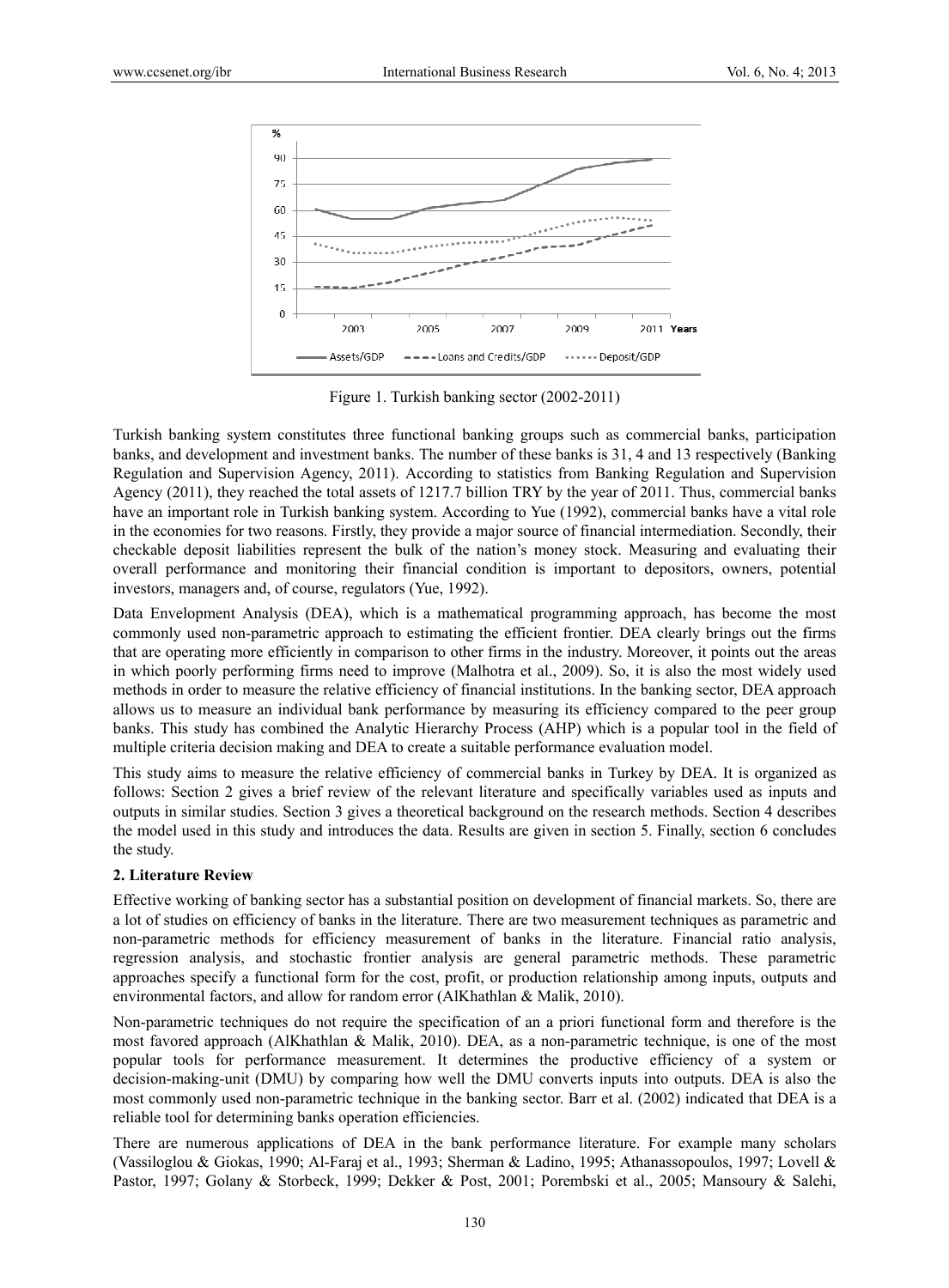2011) evaluated the branch efficiency. They focused on branches of the only one bank.

DEA was also used to measure the bank efficiency for various countries by many researchers (Berg et al., 1993; Altunbas & Molyneux, 1996; Allen & Rai, 1996; Pastor et al., 1997; Kuosmanen & Post, 2001; Grigorian & Manole, 2002; Maudos et al., 2002; Maea, 2010). They aimed to present the effects of country's regulatory environments on bank efficiency.

This study focuses on the efficiency measurement of commercial banks in Turkey. So, its literature review was restricted with studies using DEA models for efficiency measurement of commercial banks. As a conclusion, much information about selected studies is given in Table 1.

| Study             | Sample                           | Inputs                                  | Outputs                                    | Model             |  |  |
|-------------------|----------------------------------|-----------------------------------------|--------------------------------------------|-------------------|--|--|
| Yue (1992)        | 60 Missouri (USA)                | -Interest expenses                      | -Interest income                           | <b>CCR</b>        |  |  |
|                   | commercial banks                 | -Non-interest expenses                  | -Non-interest income                       |                   |  |  |
|                   |                                  | -Transaction deposits                   | -Total loans                               |                   |  |  |
|                   |                                  | -Non-transaction deposits               |                                            |                   |  |  |
| Taylor et al.     | 13                               | Mexican -Total deposits                 | -Total income (interest income plus        | <b>CCR</b><br>and |  |  |
| (1997)            | commercial banks                 | -Non-interest expense                   | non-interest income)                       | <b>BCC-Input</b>  |  |  |
|                   |                                  |                                         |                                            | oriented          |  |  |
| Al-Shammari       | 16                               | Jordan No inputs were specified         | -Return on investment                      | DEA - Ratio       |  |  |
| and Salimi        | commercial banks                 |                                         | -Return on equity                          | model             |  |  |
| (1998)            |                                  |                                         | -Earnings per share                        |                   |  |  |
|                   |                                  |                                         | -Credits to total assets                   |                   |  |  |
|                   |                                  |                                         | -Credits to deposits                       |                   |  |  |
|                   |                                  |                                         | -Cash and portfolio investment to deposits |                   |  |  |
| Avkiran (1999) 23 | Australian Model A               |                                         |                                            | DEA               |  |  |
|                   | trading banks                    | -Interest expense                       | -Deposits                                  |                   |  |  |
|                   |                                  | -Non-interest expense                   | -Staff numbers                             |                   |  |  |
|                   |                                  | Model B                                 |                                            |                   |  |  |
|                   |                                  | -Net-interest income                    | -Net loans                                 |                   |  |  |
|                   |                                  | -Non-interest income                    | -Non-interest income                       |                   |  |  |
| Saha and          | 25                               | Indian -Number of branches              | -Deposits                                  | CCR-Input         |  |  |
| Ravisankar        | commercial banks                 | -Number of employees<br>-Advances       |                                            |                   |  |  |
| (2000)            |                                  | -Establishment expenditure              | -Investments                               | model             |  |  |
|                   |                                  | -Non-establishment expenditure          | -Spread                                    |                   |  |  |
|                   |                                  |                                         | -Total income                              |                   |  |  |
|                   |                                  |                                         | -Interest income                           |                   |  |  |
|                   |                                  |                                         | -Non-interest income                       |                   |  |  |
|                   |                                  |                                         | -Working funds                             |                   |  |  |
| Barr et al.       | 50 US commercial -Laboring costs |                                         | -Revenues                                  | CCR-Input         |  |  |
| (2002)            | banks                            | -Fixed assets                           | -Interest incomes                          | oriented          |  |  |
|                   |                                  | -Interest and Non-interest costs        | -Non-interest incomes                      |                   |  |  |
|                   |                                  | -Deposits                               |                                            |                   |  |  |
| Sathye (2003)     | 94                               | Indian Model A                          |                                            | BCC-<br>Input     |  |  |
|                   | commercial banks                 | -Interest expenses                      | -Net interest income                       | oriented          |  |  |
|                   |                                  | -Non-interest expenses                  | -Non-interest income                       |                   |  |  |
|                   |                                  | Model B                                 |                                            |                   |  |  |
|                   |                                  | -Deposits                               | -Net loans                                 |                   |  |  |
|                   |                                  | -Staff numbers                          | -Non-interest income                       |                   |  |  |
| Halkos and        |                                  | 15, 17, and 19 No inputs were specified | -Return difference of interest bearing     | <b>CCR</b><br>and |  |  |
| Salamouris        | Greek commercial                 |                                         | assets                                     | BCC-<br>Ratio     |  |  |
| (2004)            | for each<br>banks                |                                         | -Return on equity                          | model             |  |  |
|                   |                                  |                                         | -Return on total assets                    |                   |  |  |
|                   |                                  |                                         | -Efficiency ratio                          |                   |  |  |
|                   |                                  |                                         | -Net interest margin                       |                   |  |  |
| Portela and       | 60                               | Portuguese -Number of staff             | -Supply costs                              | <b>BCC-Input</b>  |  |  |
| Thanassoulis      | bank branches                    | -Value current accounts                 | -Value other resources                     | oriented          |  |  |
| (2005)            |                                  |                                         | -Value credit by bank                      |                   |  |  |
|                   |                                  |                                         | -Value credit associates                   |                   |  |  |

Table 1. Selected studies focus on the efficiency measurement of commercial banks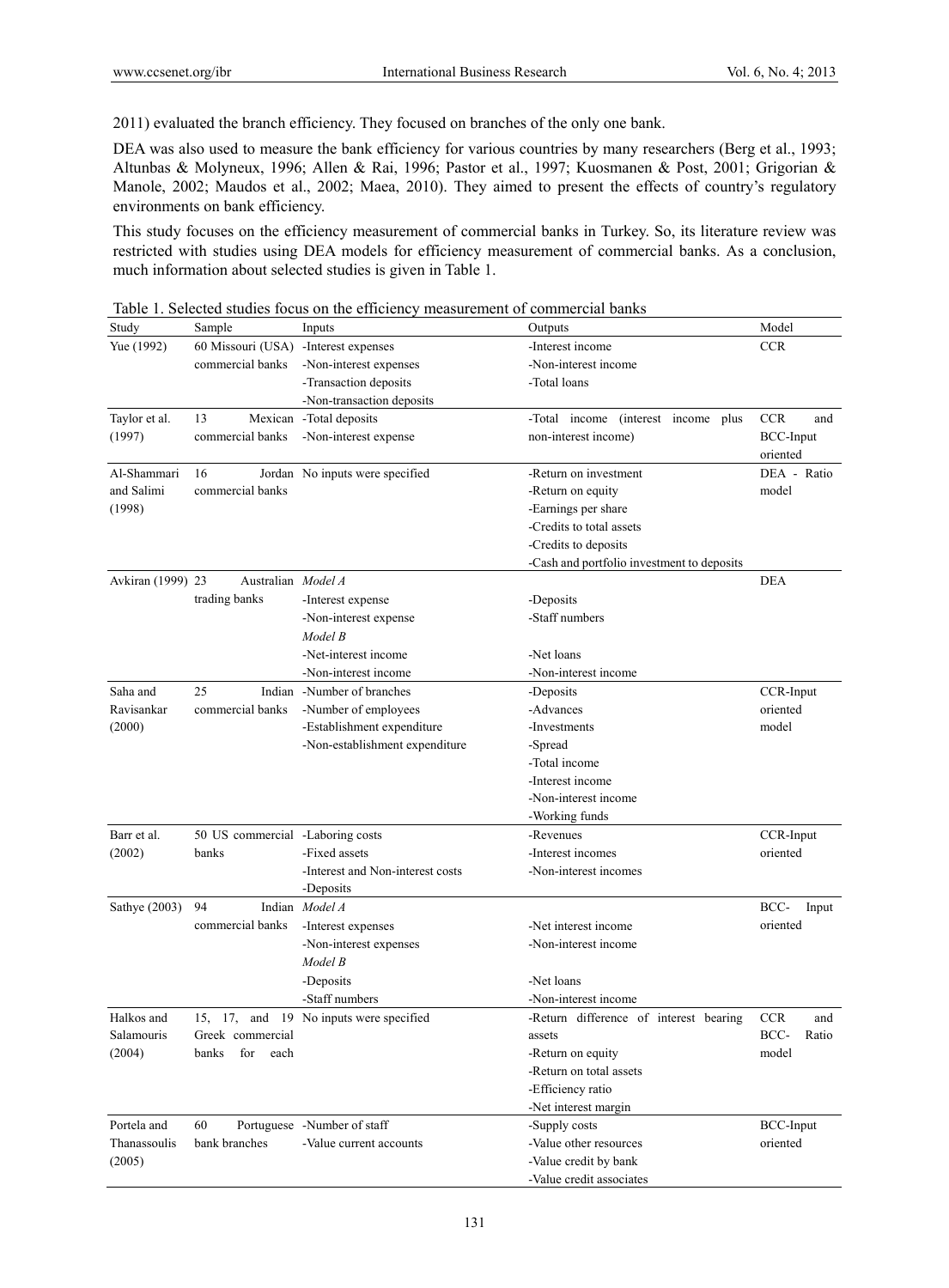| Li (2006)          | 14                              | Chinese -Employees                           | -Profit                                   | <b>CCR</b>        |
|--------------------|---------------------------------|----------------------------------------------|-------------------------------------------|-------------------|
|                    | commercial                      | -Capital                                     | -Rate/person                              |                   |
|                    | banks                           | -Operating charge rate                       | -Income rate of assets                    |                   |
|                    |                                 |                                              | -Returning rate of capital                |                   |
|                    |                                 |                                              | -Trading volume by cards/person           |                   |
| Chen-guo et al. 14 |                                 | Chinese -The average number of workers       | -Total amount of deposit                  | <b>BCC</b>        |
| (2007)             | commercial banks                | -Net amount of fixed capital                 | -Total amount of loan                     |                   |
|                    |                                 | -The total amount of costs (cost of          | -Total amount of profit before paying tax |                   |
|                    |                                 | interest)                                    |                                           |                   |
| Navabakhsh         | 20                              | Iranian -Payable interest                    | -Main deposits                            | CCR-Input         |
| et al. (2007)      | commercial banks                | -Personnel                                   | -Other deposits                           | and<br>Output     |
|                    |                                 | -Non-performing loans                        | -Loans granted                            | oriented          |
|                    |                                 | -Number of branch                            | -Received interest                        |                   |
|                    |                                 |                                              | -Fee                                      |                   |
| Chansarn           | 13                              | Thai Operational Approach                    |                                           | <b>CCR</b>        |
| (2008)             | commercial                      | -Interest expenses                           | -Interest and dividend incomes            |                   |
|                    | banks                           | -Labor related expenses                      | -Non-interest incomes                     |                   |
|                    |                                 | -Capital related expenses                    |                                           |                   |
|                    |                                 | <b>Intermediation Approach</b>               |                                           |                   |
|                    |                                 | -Total deposits                              | -Total loans                              |                   |
|                    |                                 | -Total expense                               | -Net investments                          |                   |
| Weiguo and         | 5 American and 4 American Banks |                                              |                                           | <b>CCR</b><br>and |
| Ming (2008)        | Chinese                         | -Operational expense                         | -Net profit                               | <b>BCC</b>        |
|                    | commercialbanks                 | -Total deposit                               | -Total loan                               |                   |
|                    |                                 | -Provision for bad debt                      |                                           |                   |
|                    |                                 | Chinese Banks                                |                                           |                   |
|                    |                                 | -Work force                                  | -Interest income                          |                   |
|                    |                                 | -Physical assets                             | -Non-interest income                      |                   |
|                    |                                 | -Loanable funds                              |                                           |                   |
| Subramanyam        | 63<br>Indian                    | -Number of employees                         | -Deposits                                 | <b>CCR</b>        |
| and Reddy          | commercial banks                | -Fixed assets                                | -Loans and advances                       |                   |
| (2008)             |                                 |                                              | -Investments                              |                   |
|                    |                                 |                                              | -Non-interest income                      |                   |
| Moffat and         |                                 | 10 major banks in Value-added approach       |                                           | <b>CCR</b><br>and |
| Valadkhani         | <b>Botswana</b>                 | -Labour (salaries)                           | -Loans                                    | <b>BCC</b>        |
| (2009)             |                                 | -Capital related operating expenses          | -Investment                               |                   |
|                    |                                 | -Interest expenses                           | -Deposits                                 |                   |
|                    |                                 | Intermediation approach                      |                                           |                   |
|                    |                                 | -Deposits                                    | -Loans                                    |                   |
|                    |                                 | -Labour (salaries)                           | -Investment                               |                   |
|                    |                                 | -Capital related operating expenses          |                                           |                   |
|                    |                                 | Operating approach                           |                                           |                   |
|                    |                                 | -Interest expenses                           | -Interest income                          |                   |
|                    |                                 | -Labour (salaries)                           | -Non-interest income                      |                   |
|                    |                                 | -Capital related operating expenses          |                                           |                   |
| Tahir et al.       | 22                              | Malaysian -Total deposits                    | -Total earning assets                     | <b>BCC-Input</b>  |
| (2009)             | commercial banks                | -Total overhead expenses                     |                                           | oriented          |
|                    | AlKhathlan and 10 Saudi Arabian | -Operating expenses                          | -Loans and advances (net)                 | <b>CCR</b><br>and |
| Malik (2010)       | commercialbanks                 | -Equity capital                              |                                           | BCC-<br>Input     |
|                    |                                 | -Deposits                                    |                                           | oriented          |
| Akhtar et al.      | 12                              | commercial -Operating expense                | -Operating income                         | CCR and BCC       |
| (2011)             | banks in Pakistan               | -Advances                                    | -Net-interest income                      | Input             |
|                    |                                 | -Capital                                     |                                           | oriented          |
| Varias and         |                                 | 19 biggest Greek -Interest expenses/deposits | -Loans                                    | <b>BCC-Input</b>  |
| Sofianopoulou      | commercial banks                | -Other overhead expenses/fixed assets        | -Other earning assets                     | oriented          |
| (2012)             |                                 | -Personnel expenses/total assets             | -Deposits                                 |                   |
| Ji et al. (2012)   | 17                              | Chinese -Number of employees                 | -Non-interest income                      | CCR-Input         |
|                    | commercial banks                | -Interest expense                            | -Interest income                          | Oriented          |
|                    |                                 | -Non-interest expenses                       | -Non-performing loan ratio                |                   |
|                    |                                 | -Total assets                                |                                           |                   |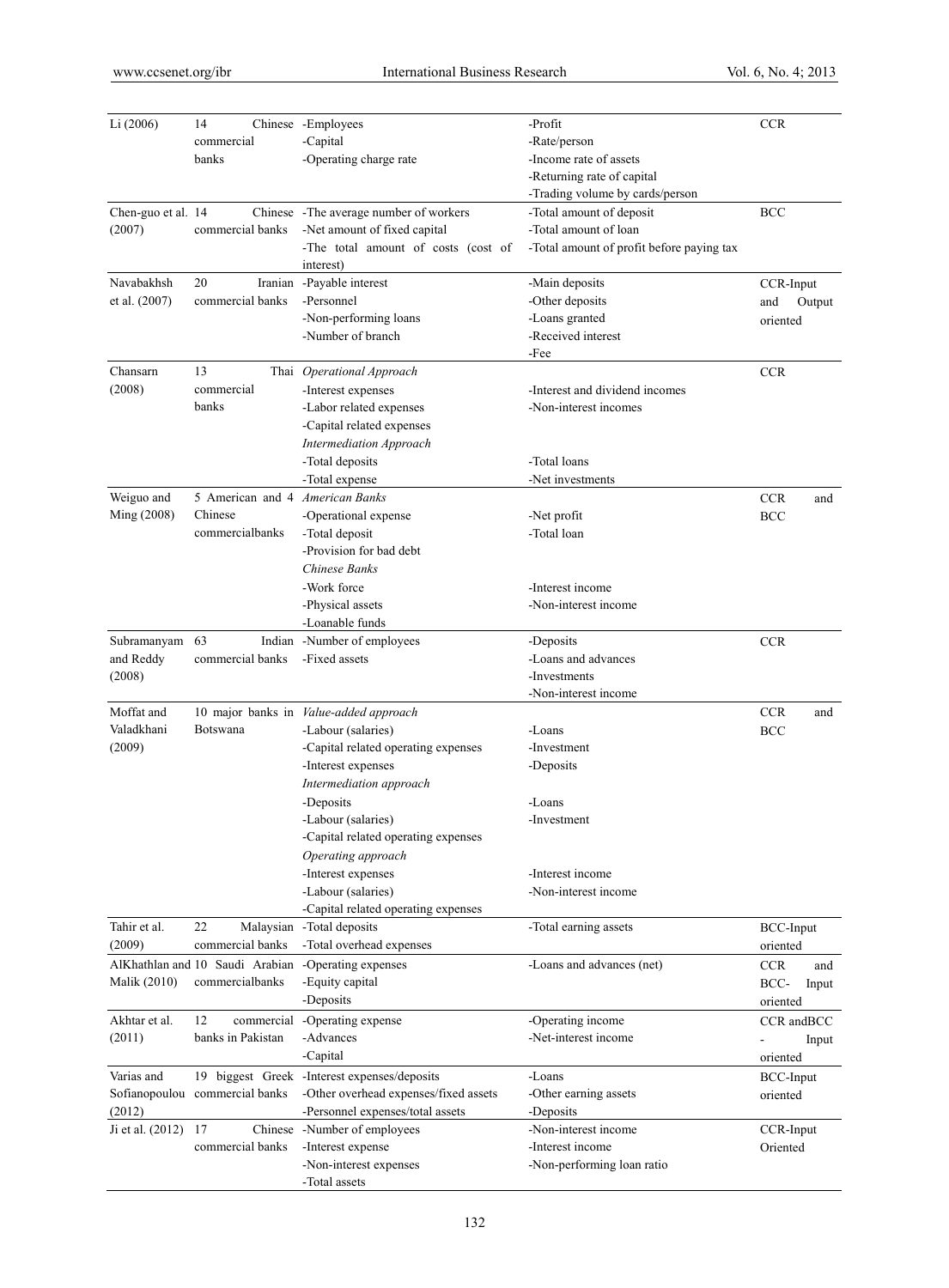|        |                 | Rao and Lakew 8 and 12 Ethiopian -Total expenditures on employees | -Total customer loans less provision for BCC-Input |          |
|--------|-----------------|-------------------------------------------------------------------|----------------------------------------------------|----------|
| (2012) | commercialbanks | -Book value of physical capital and                               | doubtful                                           | oriented |
|        |                 | premises                                                          | -Loans                                             |          |
|        |                 |                                                                   | -Total customer deposits                           |          |

There are a number of studies about commercial banks in Turkey. Denizer et al. (2000) employed the DEA to estimate the relative efficiency of 49 commercial banks in Turkey for each year from 1970 to 1994. Jackson and Fethi (2000) investigate the performance of Turkish commercial banking sector. Isik and Hassan (2002) investigated input and output efficiency in the Turkish banking industry to understand the impact of various measures. They also estimated the efficiency of Turkish banks over the 1988-1996 periods. Yunten and Caner (2004) investigated the relative efficiencies of 19 Turkish commercial banks that have been operated between 1999 and 2002.Ozkan-Gunay and Tektas (2006) determined the relative technical efficiency of non-public commercial banks in Turkey between 1990 and 2001 by DEA model. Percin and Ayan (2006) evaluated the efficiency of 31 commercial banks in Turkey using DEA and Malmquist Productivity Index methodologies for the year 2003 and 2004. Ayranci (2011) analyzed the private Turkish commercial banking sector (48 banks) with DEA.

AHP is a tool at the hands of decision makers as one of the most widely used multiple criteria decision making tools. Many studies have been done based on AHP including applications of AHP in different fields such as planning, selecting a best alternative, resource allocations, resolving conflict, optimization, etc. (Vaidya & Kumar, 2006). Many studies have indicated that AHP can be applied form an AHP/DEA ranking model for improving DEA usability by deriving comparative weight from inputs/outputs via AHP pair wise comparison (Tseng & Lee, 2009).

Efficiency analysis via a combined method with AHP and DEA can be performed by two approaches. In the first approach, DEA is run for each pair of units separately and then the pair wise evaluation matrix generated DEA stage is utilized to rank scale the units via AHP approach. This approach was used in many fields such as 3PL vendor selection (Zhang et al., 2006) and hotel ranking (Rouyendegh & Erkan, 2010).

In the second approach, AHP was used to determine the weight of any qualitative criteria (input or outputs) verified and then, the DEA model was used for solving the multi-objective model to identify the best alternatives. AHP is used for the weight determination or restriction in this approach. It was used in warehouse operators selection (Korpela et al., 2007), bridge risks assessment (Wang et al., 2008),relative efficiency of greenhouse gas technologies (Lee et al., 2008), supplier performance (Yuan et al., 2008), the efficiency of R&D management activities in universities (Feng et al., 2004) and also hydrogen R&D programs (Lee et al., 2010), smartphone comparisons (Peaw & Mustafa, 2006), evaluating the flexible manufacturing systems (Rezaie at al., 2010), measuring the agility of manufacturing systems (Saleeshya & Babu, 2012).

As shown in literature review, there is no study focus on relative efficiency of commercial banks by integrated with AHP and DEA approach. Furthermore, such a study that analyzes the relative efficiency of commercial banks in Turkey can be considered an important contribution to the literature.

## **3. Research Method**

## *3.1 Data Envelopment Analysis*

Data Envelopment Analysis (DEA) is a non-parametric approach to efficiency measurement of similar organizational units called Decision Making Units (DMUs). Its basic foundation was generated from Farrell's (1957) original work that was later popularized by Charnes et al. (1978). DEA provides a single measure and easily deals with multiple inputs and multiple outputs (Agha et al., 2011).

DEA has two models as CCR and BCC. CCR (Charnes-Cooper-Rhodes) model is the basic DEA model which assumes constant returns to scale (CRS) was proposed by Charnes et al. (1978). This model assumes that all DMUs are operating at an optimal scale. However, Banker et al. (1984) suggested BCC (Banker-Charnes-Cooper) model as an extension of the CRS model to account for variable returns to scale (VRS) situation.

DEA models typically measure technical efficiency in one of two ways. Input oriented models measure how much each DMU can reduce its inputs while producing the original level of output. However, output oriented models measure how much each DMU can expand its output while holding inputs unchanged.

Assuming n DMUs with m inputs and s outputs, the primal output CCR and BCC model related to  $DMU_k$  are as shown in Equations 1 and 2. Efficiency score is less than or equal to 1. When the efficiency score is 1, DMU is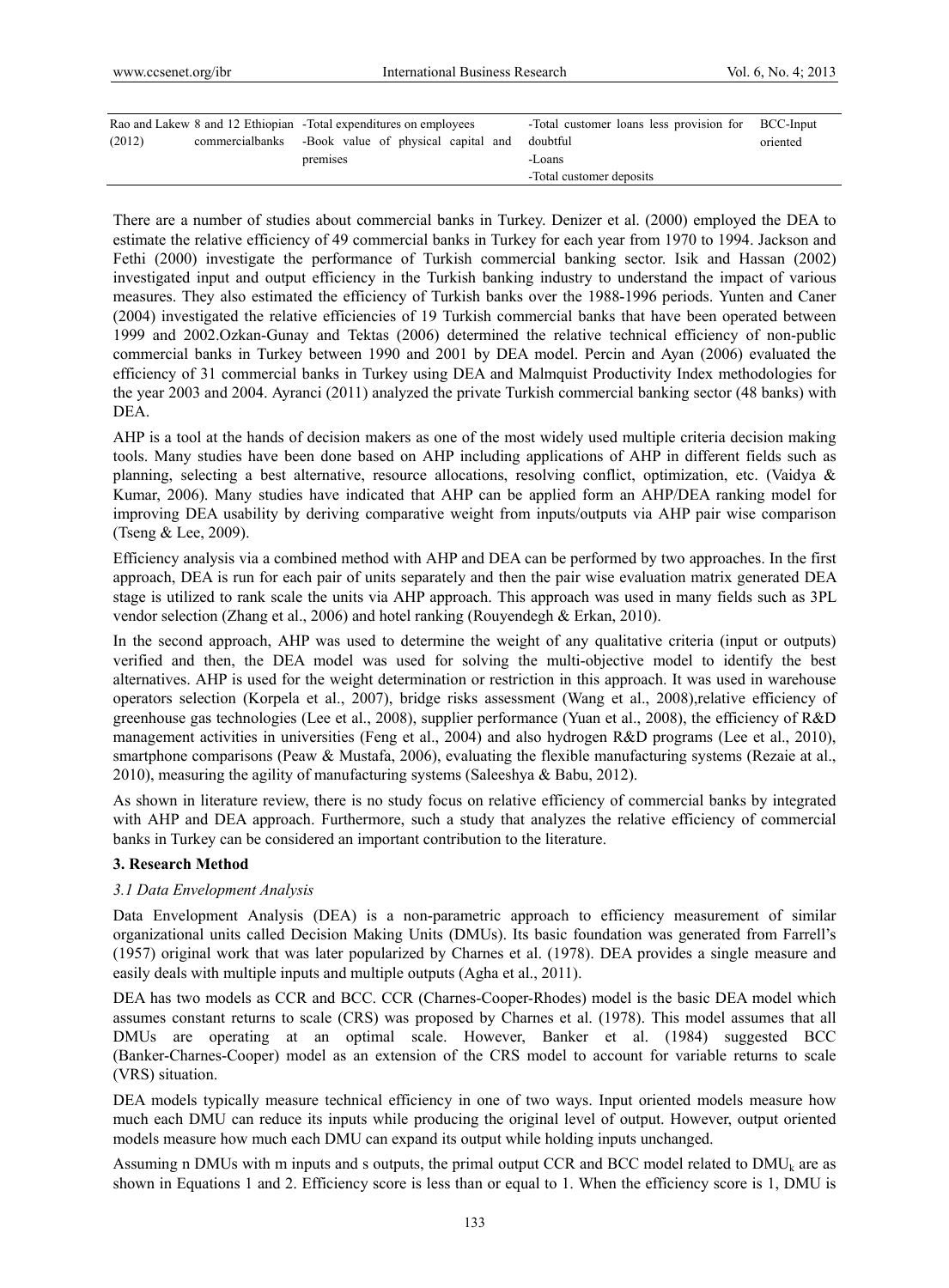regarded as an efficient frontier.

Output Oriented CCR Model  
\nmin E<sub>k</sub> = 
$$
\sum_{r=1}^{m} v_i x_{ik}(1)
$$
  
\n  
\n
$$
\sum_{r=1}^{s} u_r y_{rk} = 1
$$
\n
$$
\sum_{r=1}^{s} u_r y_{rk} = 1
$$
\n
$$
\sum_{r=1}^{s} u_r y_{rk} = 1
$$
\n
$$
\sum_{r=1}^{s} u_r y_{ri} - \sum_{i=1}^{m} v_i x_{ij} \le 0
$$
\n
$$
u_r, v_i \ge
$$
\n
$$
j = 1, ..., n r = 1, ..., s i = 1, ..., m
$$
\n
$$
E_k
$$
= $\left(\sum_{r=1}^{s} u_r y_{ri}\right) - \left(\sum_{i=1}^{m} v_i x_{ij}\right) + \mu_0 \le 0$ \n
$$
u_r, v_i \ge \mu_0 = \text{serbest}
$$
\n
$$
j = 1, ..., n r = 1, ..., s i = 1, ..., m
$$
\n
$$
E_k
$$
= $\text{ffeiciency score of } k^{\text{th}} \text{ DMU}$ \n
$$
v_{ik}
$$
: weight given to  $i^{\text{th}}$  input by  $k^{\text{th}} \text{ DMU}$ \n
$$
u_{ik}
$$
: amount of  $i^{\text{th}}$  input by  $k^{\text{th}} \text{ DMU}$ \n
$$
v_{ik}
$$
: amount of  $r^{\text{th}}$  output produced by  $k^{\text{th}} \text{ DMU}$ \n
$$
y_{rk}
$$
: amount of  $r^{\text{th}}$  output produced by  $k^{\text{th}} \text{ DMU}$ 

 $x_{ij}$ : *i*<sup>th</sup> input of the *j*<sup>th</sup> DMU

 $y_{ri}$ :  $r^{th}$  output of the  $j^{th}$  DMU

ε: sufficiently small positive number (e.g. 0,00001)

According to Bobe (2009), DEA is a powerful tool in that because (i) it evaluates the efficiency performance of a DMU relative to other DMUs either for a period or over number of periods (benchmarking); (ii) it provides monitoring information for a specific DMU over a period of time; (iii) it suggests the benchmark DMUs (reference set) that can be used to estimate the efficient amount of resources required to achieve the same level of outputs; and (iv) it estimates the potential reductions in inputs needed to achieve the same level of outputs and/or the potential increase in outputs using the same level of inputs. There are, however, some limitations of DEA. First, the efficiency score obtained by a DMU is sensitive to the number of inputs and outputs used in the analysis. Second, classical DEA does not provide statistical inferences. Third, DEA results may be misleading. An efficiency score of 1 does not necessarily mean that the performance of a DMU is the best. It only indicates, relative to the other DMUs in the group, that the DMU is considered to be efficient. Fourth, specification of inputs and outputs may appear to be more subjective.

#### *3.2 Analytic Hierarchy Process*

The Analytic Hierarchy Process (AHP) enables decision makers to structure a complex problem in the form of a simple hierarchy and to evaluate a large number of quantitative and qualitative factors in a systematic manner under multiple conflicting criteria (Lee et al., 2008).

According to Saaty (2008), to make a decision in an organized way to generate priorities we need to decompose the decision into the following steps: (i) Define the problem and determine the kind of knowledge sought. (ii) Structure the decision hierarchy from the top with the goal of the decision, then the objectives from a broad perspective, through the intermediate levels (criteria) to the lowest level (alternatives). (iii) Construct a set of pairwise comparison matrices. Each element in an upper level is used to compare the elements in the level immediately below with respect to it. (iv) Use the priorities obtained from the comparisons to weight the priorities in the level immediately below. Then for each element in the level below add its weighted values and obtain its global priority.

To make comparing, AHP uses the scale for pairwise comparisons. The numbers 1, 3, 5, 7, and 9 are used as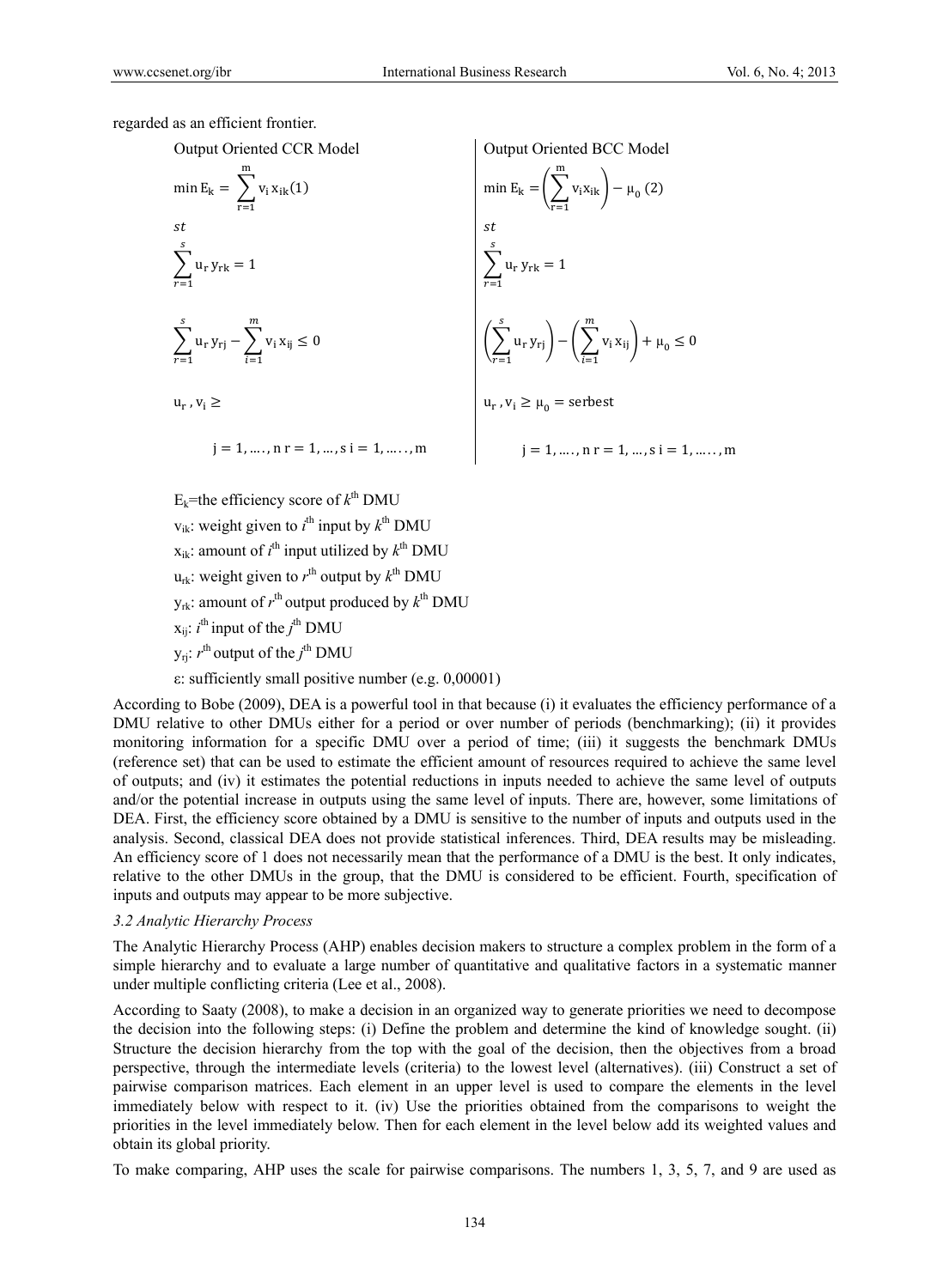scaling ratios, and correspond to the strength of preference for one element over another. For example, the number 9 indicates a case of extreme importance over another element. After pairwise comparisons are conducted, the weights of the criteria are calculated and checked for consistency. Then, a review of the consistency ratio (CR) is conducted in order to ensure that it falls between 0 and 0.10. CR is determined to be the ratio of Consistency Index (CI) to Random Index (RI). The fact that CR is determined to be greater than 0 but less than 0.10 implies a satisfactory degree of consistency in the pairwise comparisons matrix. We then aggregate the weights.

## *3.3 Integrated with AHP and DEA*

Efficiency that refers to the relationship between output and input does not employ multiple inputs to produce multiple outputs because it is limited only to a single output and a single input. Hence, it is extended into weighted sum of outputs and weighted sum of inputs. So, it can be said that the key issue is how to assign weights to each input and output in the efficiency analysis. Thus, the weights,  $u_i$  and  $v_i$ , are determined by solving the DEA model. These weights developed by DEA may not represent the same relative subjective weights that management might apply as to the relative importance of the variables (especially the output variables) used in the DEA models (Al-Delaimi & Al-Ani, 2006). This is a significant point to management when evaluating the performance of a DMU. Thus, weights have an important effect on the efficiency of the DMU.

Literature proposes to several approaches to determine weights. Majority of them can be classified into subjective approaches and objective approaches (Ma et al., 1999). Subjective approaches determine the weights according to the preferential judgments of decision maker. Eigenvector method, weighted least square method, and Delphi method can be example for these approaches (Ma et al., 1999).On the other hand, objective approaches determine the weights by making use of mathematical models, but they neglect subjective judgment (Liu, 2003). They include principal element analysis, entropy method, and multiple objective programming model (Ma et al., 1999; Ginevicius & Podvezko, 2004).

This paper proposes AHP as a subjective method to determine weights. The AHP approach was employed to ascertain the relative weights of the criteria. It makes use of pairwise comparison matrices, hierarchical structures, and ratio scaling to apply weights to attributes (Lee et al., 2008). The advantage of this method is that experts can reasonably identify the weight index that corresponds to the real problems (Liu, 2003). Thus, despite the different placement of weights on the index, the method can still determine the order of priority and avoid conflicts between the reality and the index weights (Liu, 2003). Furthermore,AHP which is technically valid and practically useful does not need to large sample (Lam & Zhao, 1998). It also can be used in combination with other methods. DEA is proposed in this study to generate local weights of criteria from pairwise comparison judgment matrices used in the AHP.

## **4. Model and Data**

## *4.1 Input and Output Variables*

Using DEA model in measuring bank efficiency requires selection of appropriate input and output variables. However, there is no consensus in the banking literature regarding the proper selection of inputs and outputs (Rao & Lakew, 2012). Furthermore, commercial banking is a very difficult service industry in which to measure output, technical change, or productivity growth (Berger & Humphrey, 1992).

The choice of output and input variables is the first difficult question that must be addressed by any study on banking. Such a choice will be influenced by the selected concept of banking firm, by the particular question under consideration and, also, by the availability of data (Pastor et al., 1997). Two different approaches appear in the literature regarding the measurement of banks inputs and outputs, popularly known as *production* approach and *intermediation* approach (Berger & Humphrey, 1997). The production approach views banks as using purchased inputs to produce deposits and various categories of bank assets. It considers to banks as institutions that use capital and labor to produce loans and deposit account services. In this approach, labor, capital and operating costs are treated as inputs and loans, deposits, and transactions are considered the outputs.

The intermediation approach, on the other hand, views banks as financial intermediaries whose primary business is to borrow funds from depositors and lend those funds to others for profit (Yue, 1992). It generally uses loans as output and various costs such as interest expense, labor, capital and operating as outputs. It views the banks as using deposits together with purchased inputs to produce various categories of bank assets. However, there is still no current consensus on which of the two methodologies outlined above should be utilized in bank efficiency analysis. We have used production approach with restricted choice of variables.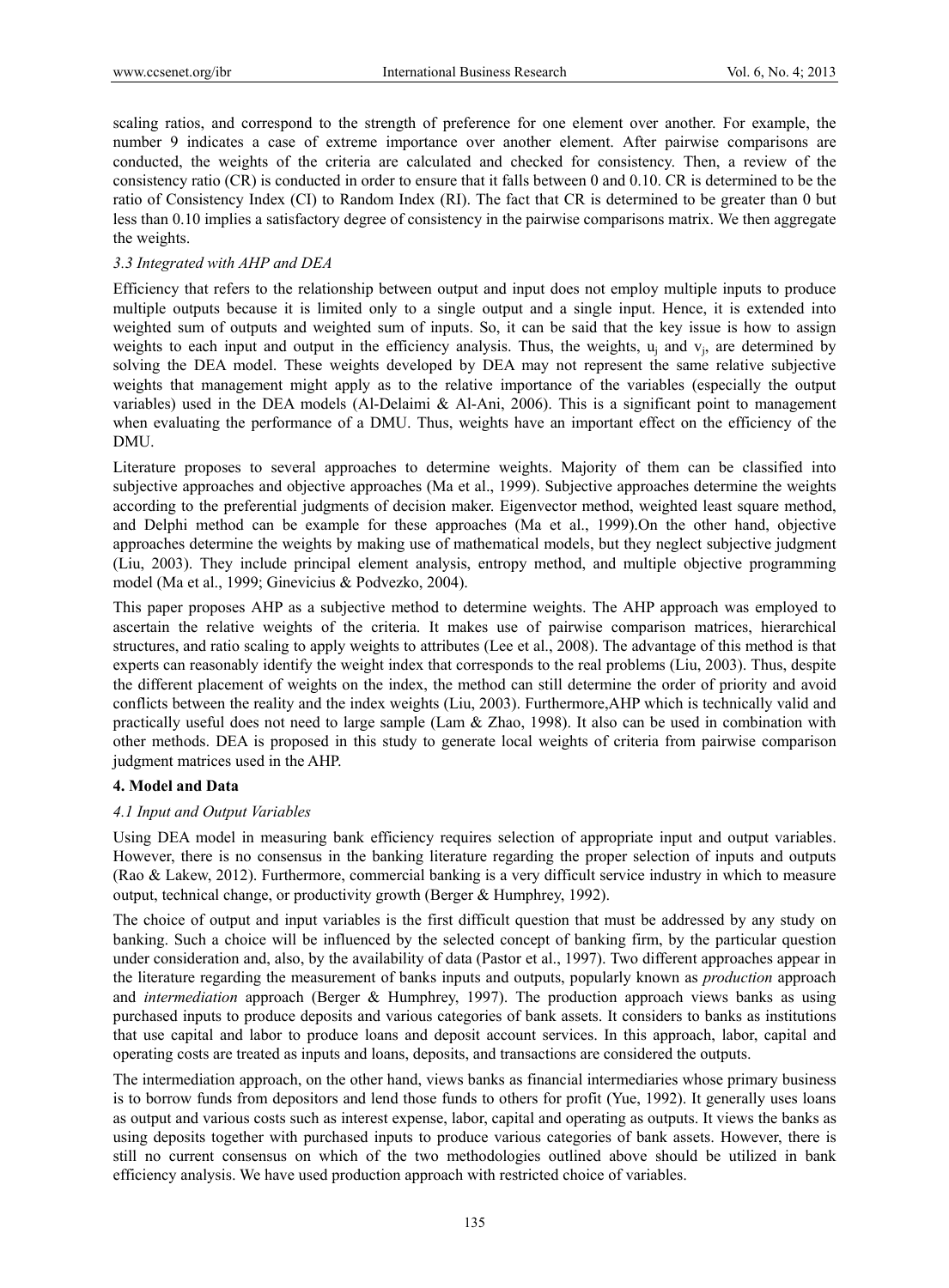To obtain input and output variables in this study, a preliminary list was composed using all input and output variables used in the literature. This list was shown to three branch managers of different banks who were asked to give their feedback whether the list is reasonable. Further, they were asked to add, delete or combine variables. Based on these responses, a refined list was compiled and shown again to bank administration until a consensus was reached on what variables should be used to better represent the efficiency of the department. Thus, a final list of variables was obtained. These variables are shown in Table 2. It also gives more details about the measures.

| Table 2. Variables and descriptions |
|-------------------------------------|
|-------------------------------------|

| Variables                  |          |     | Description                                                                                                            |              |  |  |  |
|----------------------------|----------|-----|------------------------------------------------------------------------------------------------------------------------|--------------|--|--|--|
| Input                      |          |     |                                                                                                                        |              |  |  |  |
| Personnel Expenditures     |          |     | It is the total annual expenditure of each bank (Million TRY)                                                          | PE           |  |  |  |
| Number of Branch           |          |     | It is the total number of branches which operated during the study period                                              | NB           |  |  |  |
| Output                     |          |     |                                                                                                                        |              |  |  |  |
| Deposits-National Currency |          |     | It is composed of saving deposits with Interbank, Public Sector, and Commercial<br>Institutions Deposits (Million TRY) | <b>DNC</b>   |  |  |  |
| Deposits-Foreign           | Currency | and | It is composed of foreign exchange and precious metal as Gold (Million TRY)                                            | <b>DFCPM</b> |  |  |  |
| Precious Metal             |          |     |                                                                                                                        |              |  |  |  |
| Cash Loans                 |          |     | It is loans have been used as cash in current period (Million TRY)                                                     | CL.          |  |  |  |
| Non-Cash Loans             |          |     | It is loans have been used as non-cash in current period (Million TRY)                                                 |              |  |  |  |

## *4.2 Sample Selection*

Turkish banking system consists of three functional bank types such as commercial banks, development and investment banks, and participation banks (noninterest banking). The goal of the sample selection was to find comparable banks. Thereby, we decided to include only commercial banks and to neglect other types of banks. Commercial banks produce 92% of the Turkish banking sector's total assets (Banking Regulation and Supervision Agency, 2011). Thus, commercial banks have an important role in Turkish banking system. Bank sample was also restricted to large banks which are more than one percent market share. As the market share, it has been taken account of total assets.As a result, the thirteen of 31 commercial banks operated in Turkey were chosen as the sample. Thus, this study applies DEA to compare operational performance of 13 commercial banks in Turkey. Much information about these banks according to 2011 statistics can be seen in Table 3.

| Banks*    | Ownership     | Assets        | General Market           | Banks*     | Ownership     | Assets        | Market<br>General |
|-----------|---------------|---------------|--------------------------|------------|---------------|---------------|-------------------|
|           |               | (Million TRY) | Share $(\frac{9}{6})$ ** |            |               | (Million TRY) | Share $(\% )$     |
| İsbankası | Private-owned | 161775        | 14.45                    | Finansbank | Foreign-owned | 46199         | 4.13              |
| Ziraat    | State-owned   | 160681        | 14.35                    | Teb        | Private-owned | 38092         | 3.40              |
| Garanti   | Private-owned | 146642        | 13.09                    | Denizbank  | Foreign-owned | 36032         | 3.22              |
| Akbank    | Private-owned | 133552        | 11.93                    | Hsbc       | Foreign-owned | 24172         | 2.16              |
| Yapıkredi | Private-owned | 108103        | 9.65                     | Ing        | Foreign-owned | 21066         | 1.88              |
| Halkbank  | State-owned   | 91404         | 8.16                     | Sekerbank  | Private-owned | 14400         | 1.29              |
| Vakıfbank | State-owned   | 89465         | 7.99                     |            |               |               |                   |

Table 3. Much information about the sample

Source: Banking Regulation and Supervision Agency (2011)

Notes: \*Ordered by general market share. \*\*According to total assets.

To ensure meaningful efficiency scores, the number of DMUs must be large enough relative to the number of input and output variables. A rule of thumb is given by Boussofiane et al. (1991) and Ramanathan (2003) as  $[N \geq 1]$  $2*(s+m)$ ], where s is the number of output variables, m is the number of input variables, and N is the number of DMUs. In this research, the number of DMUs (13) is more than twice the sum of the number of input and output variables. However, small sample size in this study can be compared with some of the other small sample sizes in the DEA literature (Oral & Yolalan, 1990; Haag & Jaska, 1995; Li, 2006; Cronje, 2007; Chen-guo et al., 2007; Akhtar et al., 2011; Rao & Lakew, 2012).

#### *4.3 Data*

We use annual data compiled mainly from balance sheet and income statements of banks in database of The Banks Association of Turkey (2011) and The Banking Regulation and Supervision Agency (2012). We cover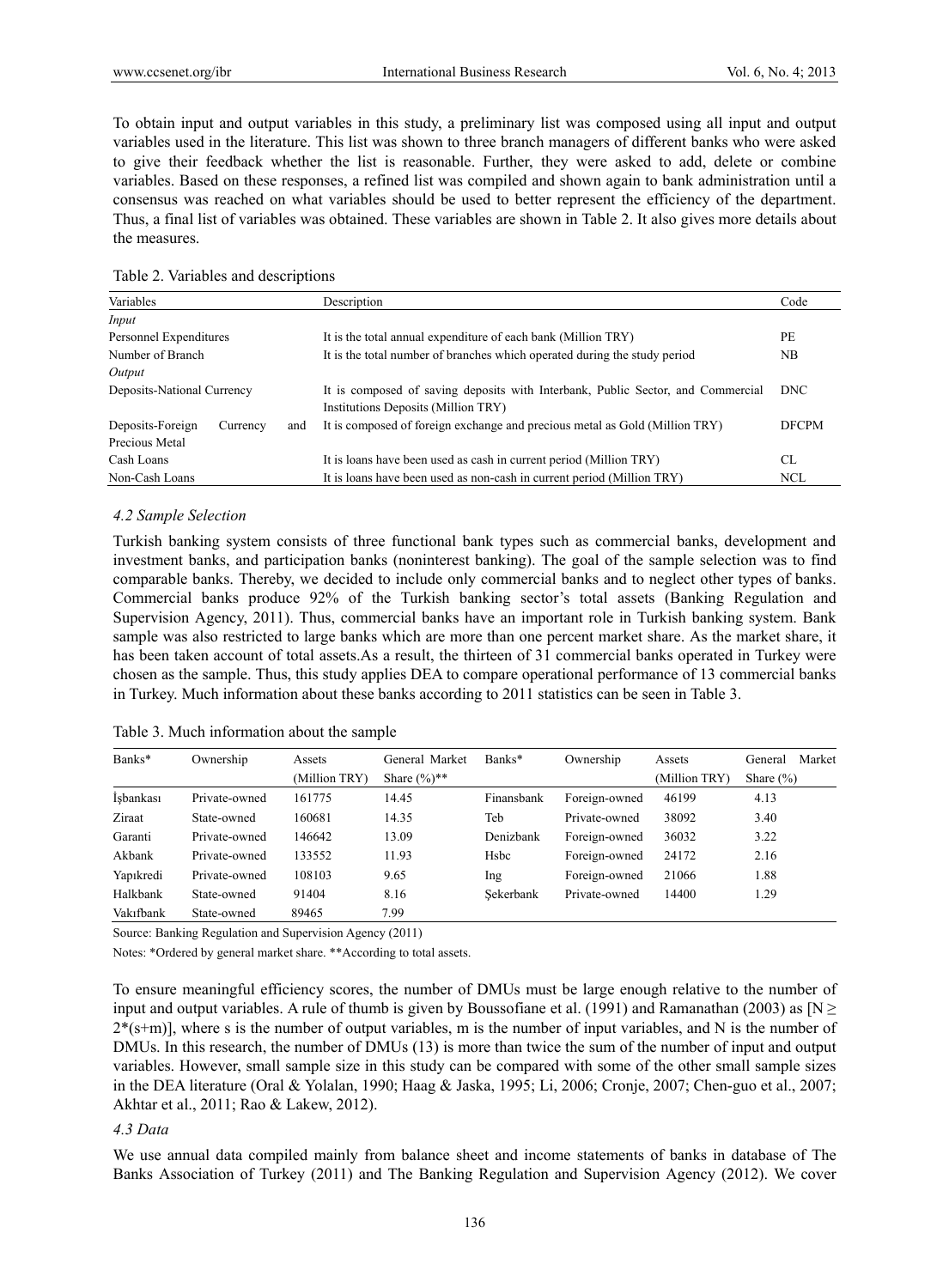only thirteen out of 31 commercial banks operating in Turkey which can be seen in Table 4. It also includes data of each bank and descriptive statistics of each variable.

|            |                  | Inputs |      | Outputs    |              |       |            |  |  |
|------------|------------------|--------|------|------------|--------------|-------|------------|--|--|
| Banks*     | Code             | PE     | NB   | <b>DNC</b> | <b>DFCPM</b> | CL.   | <b>NCL</b> |  |  |
| Akbank     | $DMU_1$          | 1002   | 927  | 52084      | 24730        | 70213 | 14635      |  |  |
| Denizbank  | DMU <sub>2</sub> | 670    | 588  | 14486      | 5580         | 22196 | 9745       |  |  |
| Finansbank | DMU <sub>3</sub> | 752    | 522  | 21446      | 7830         | 30435 | 6986       |  |  |
| Garanti    | DMU <sub>4</sub> | 1248   | 914  | 49087      | 35456        | 83533 | 21022      |  |  |
| Halkbank   | DMU <sub>5</sub> | 732    | 771  | 47836      | 18411        | 55236 | 17846      |  |  |
| Hsbc       | $DMU_6$          | 455    | 330  | 8214       | 5033         | 13662 | 2824       |  |  |
| Ing        | DMU <sub>7</sub> | 383    | 322  | 9129       | 2402         | 15265 | 5864       |  |  |
| İşbankası  | $DMU_8$          | 1819   | 1201 | 61727      | 36586        | 91621 | 25850      |  |  |
| Sekerbank  | DMU <sub>9</sub> | 228    | 272  | 6596       | 2482         | 8500  | 4794       |  |  |
| Teb        | $DMU_{10}$       | 579    | 507  | 14923      | 7963         | 25444 | 8063       |  |  |
| Vakıfbank  | $DMU_{11}$       | 834    | 680  | 46023      | 14916        | 57201 | 15664      |  |  |
| Yapıkredi  | $DMU_{12}$       | 1138   | 907  | 35395      | 28122        | 67045 | 26135      |  |  |
| Ziraat     | $DMU_{13}$       | 1313   | 1458 | 89866      | 23200        | 71173 | 11979      |  |  |
| Mean       |                  | 858    | 723  | 35139      | 16362        | 47040 | 13185      |  |  |
| SD         |                  | 439    | 355  | 25335      | 12283        | 28835 | 7793       |  |  |
| Min.       |                  | 228    | 272  | 6596       | 2402         | 8500  | 2824       |  |  |
| Max.       |                  | 1819   | 1458 | 89866      | 36586        | 91621 | 26135      |  |  |

Table 4. Data and descriptive statistics

Note: \* Alphabetical order.

Due to the fact that operational performance was measured by outputs in banks, this study employs the output-oriented model. Efficiency Measurement System (EMS) software version 1.3 (Scheel, 2000) is used in this research to measure the technical efficiency of the departments based on both CCR and BCC models.

## **5. Results**

#### *5.1 Weight Restrictions*

Pairwise comparison matrix should be done before the generate weight restriction. Thus, constrained weighting vectors were obtained from the AHP pairwise matrix. Then, in order to take the decision maker's preferences into the evaluation, extra constraints were added to model.

Pairwise comparison matrix were constituted based on data from three experts from three commercial banks. They work as a department manager in their banks. Data collection phase are combined using the geometric mean approach to obtain the corresponding consensus pairwise comparison judgment matrices. Finally, AHP pairwise matrix can be seen in Table 5. All the consistency rates are less than 0.10.

|              | PE                       | NB                       | <b>DNC</b>               | <b>DFCPM</b>             | CL   | <b>NCL</b>               |  |
|--------------|--------------------------|--------------------------|--------------------------|--------------------------|------|--------------------------|--|
| PE           | $\overline{\phantom{a}}$ | 1.00                     |                          |                          |      |                          |  |
| NB           | 00.1                     | $\overline{\phantom{a}}$ |                          |                          |      |                          |  |
| <b>DNC</b>   |                          |                          | $\overline{\phantom{a}}$ | 2.29                     | 1.00 | 3.63                     |  |
| <b>DFCPM</b> |                          |                          | 0.44                     | $\overline{\phantom{a}}$ | 0.37 | 1.26                     |  |
| CL.          |                          |                          | 1.00                     | 2.70                     |      | 3.63                     |  |
| <b>NCL</b>   |                          |                          | 0.27                     | 0.79                     | 0.28 | $\overline{\phantom{0}}$ |  |

Table 5. Pairwise comparison matrix for inputs and outputs

Based on this matrix, new eight constraints were added to DEA models. One of them is about inputs while other is about outputs. These constraints were formed as follows:

$$
\frac{v_{1k}}{v_{2k}} \geq 1 \quad \ \frac{u_{1k}}{u_{2k}} \geq 1 \quad \ \frac{u_{1k}}{u_{2k}} \geq 2.29 \quad \ \frac{u_{1k}}{u_{3k}} \geq 1 \quad \ \ \frac{u_{1k}}{u_{4k}} \geq 3.63 \quad \ \frac{u_{2k}}{u_{3k}} \geq 0.37 \quad \ \frac{u_{2k}}{u_{4k}} \geq 1.26 \quad \ \frac{u_{3k}}{u_{4k}} \geq 3.63
$$

#### *5.2 Efficiency Scores*

Table 6 shows the efficiency scores and the reference set(s) for each DMU. According to CCR efficiency scores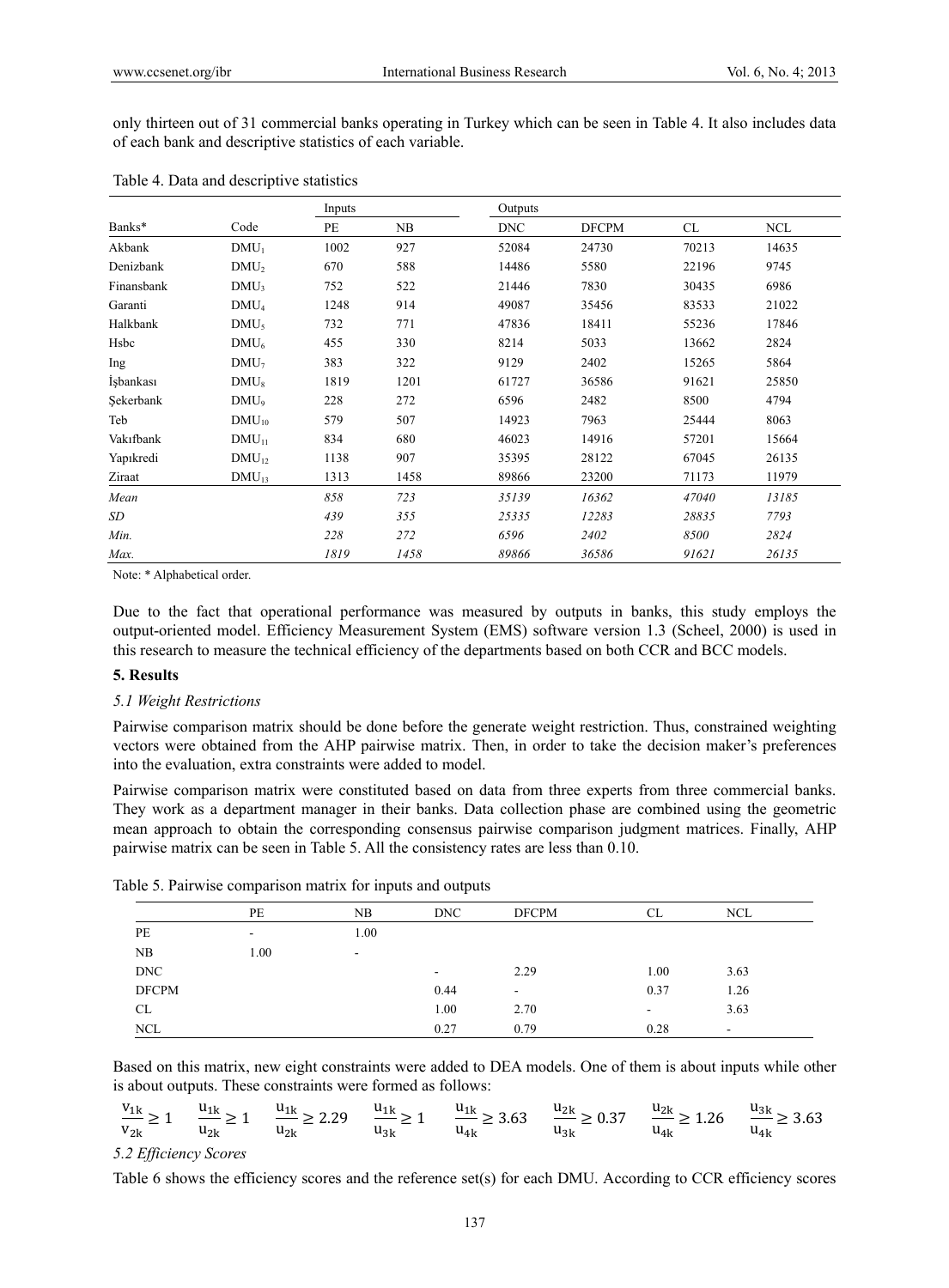in the second column, four (Garanti, Halkbank, Vakıfbank, and Ziraat) of the thirteen banks under evaluation are best performers. These banks require neither input reduction nor output augmentation. However, Denizbank turned out to be the bank with the lowest performance (0.438). Moreover, average CCR score of thirteen banks is 0.674. It means that an average bank should produce  $48.4\% \left(\frac{1-0.674}{0.674}\right)$  more output with the same input level if it wishes to do business more efficiently.

| <b>DMUs</b>                    | <b>CCR Model</b>        |                  | <b>BCC</b> Model |                             | Scale      | Returns    |  |
|--------------------------------|-------------------------|------------------|------------------|-----------------------------|------------|------------|--|
|                                | Reference<br>Efficiency |                  |                  | Efficiency Scores Reference | Efficiency | to Scale   |  |
|                                | Scores                  | Set              |                  | Set                         |            |            |  |
| Akbank (DMU <sub>1</sub> )     | 0.943                   | $DMU_5(0.63)$    | 0.999            | $DMU_{13}(0.15)$            | 0.944      | <b>DRS</b> |  |
|                                |                         | $DMU_{11}(0.65)$ |                  | $DMU_5(0.50)$               |            |            |  |
|                                |                         |                  |                  | $DMU_4(0.35)$               |            |            |  |
| Denizbank $(DMU2)$             | 0.438                   | $DMU_5(0.24)$    | 0.464            | $DMU_5(0.11)$               | 0.944      | <b>IRS</b> |  |
|                                |                         | $DMU_{11}(0.59)$ |                  | $DMU_{11}(0.63)$            |            |            |  |
|                                |                         |                  |                  | $DMU_9(0.26)$               |            |            |  |
| Finansbank $(DMU3)$            | 0.656                   | $DMU_{11}(0.73)$ | 0.752            | $DMU_{11}(0.61)$            | 0.872      | <b>IRS</b> |  |
|                                |                         | $DMU_4(0.03)$    |                  | $DMU_9(0.39)$               |            |            |  |
| Garanti (DMU <sub>4</sub> )    | 1.000                   |                  | 1.000            |                             | 1.000      | <b>CRS</b> |  |
| Halkbank ( $DMU_5$ )           | 1.000                   |                  | 1.000            |                             | 1.000      | <b>CRS</b> |  |
| Hsbc $(DMU6)$                  | 0.451                   | $DMU_{11}(0.14)$ | 0.817            | $DMU_{11}(0.14)$            | 0.552      | <b>IRS</b> |  |
|                                |                         | $DMU_4(0.25)$    |                  | $DMU_9(0.86)$               |            |            |  |
| Ing $(DMU7)$                   | 0.510                   | $DMU_5(0.06)$    | 0.925            | $DMU_{11}(0.12)$            | 0.551      | <b>IRS</b> |  |
|                                |                         | $DMU_{11}(0.41)$ |                  | $DMU_9(0.88)$               |            |            |  |
| İşbankası (DMU <sub>8</sub> )  | 0.874                   | $DMU_{11}(0.90)$ | 1.000            |                             | 0.874      | <b>IRS</b> |  |
|                                |                         | $DMU_4(0.65)$    |                  |                             |            |            |  |
| Sekerbank (DMU <sub>9</sub> )  | 0.485                   | $DMU_5(0.31)$    | 1.000            |                             | 0.485      | <b>DRS</b> |  |
| Teb $(DMU_{10})$               | 0.559                   | $DMU_5(0.20)$    | 0.630            | $DMU_{11}(0.57)$            | 0.887      | <b>IRS</b> |  |
|                                |                         | $DMU_{11}(0.52)$ |                  | $DMU_9(0.43)$               |            |            |  |
| Vakıfbank (DMU <sub>11</sub> ) | 1.000                   |                  | 1.000            |                             | 1.000      | <b>CRS</b> |  |
| Yapıkredi (DMU <sub>12</sub> ) | 0.801                   | $DMU_{11}(1.06)$ | 0.832            | $DMU_{13}(0.04)$            | 0.963      | <b>DRS</b> |  |
|                                |                         | $DMU_4(0.20)$    |                  | $DMU_5(0.22)$               |            |            |  |
|                                |                         |                  |                  | $DMU_4(0.74)$               |            |            |  |
| Ziraat $(DMU13)$               | 1.000                   |                  | 1.000            |                             | 1.000      | <b>CRS</b> |  |
| Mean                           | 0.674                   |                  | 0.834            |                             | 0.852      |            |  |
| SD                             | 0.235                   |                  | 0.173            |                             | 0.190      |            |  |
| Min.                           | 0.438                   |                  | 0.464            |                             | 0.485      |            |  |
| Max.                           | 1.000                   |                  | 1.000            |                             | 1.000      |            |  |

Table 6. Efficiency scores, reference set and scale efficiency

The third column includes the corresponding reference units for the inefficient DMUs and the λ values which are the raw weights assigned to peer units when solving the DEA optimization problem. The higher the contribution, the closer in performance is the peer to the unit under consideration (Marschall  $\&$  Flessa, 2008). For example, Akbank can virtually become efficient by combining the Halkbank and Vakıfbank as peers, with weights of 0.63 and 0.65 respectively. Vakıfbank is the peer unit with the highest value in the reference set and thus the most comparable unit according to CCR results.

According to BCC results, six banks (Garanti, Halkbank, İşbankası, Şekerbank, Vakıfbank, and Ziraat) operate with technical efficiency. Moreover, average BCC score of thirteen banks is 0.834. It means that an average bank should produce 19.9% more output with the same input level if it wishes to do business more efficiently.

In terms of the reference set, Vakıfbank and Şekerbank are the most comparable units with their reference number in BCC efficient banks. Denizbank, which has the lowest BCC efficiency score, can virtually become efficient by combining the Halkbank, Vakıfbank, and Şekerbank as peers, with weights of 0.11, 0.63, and 0.25 respectively.

Scale efficiency shows how close or far the size of the DMU is from its optimal size (Sporcic et al., 2009). So, scale efficiency scores allow for some interesting remarks. It can be said that the average efficient score is 0.852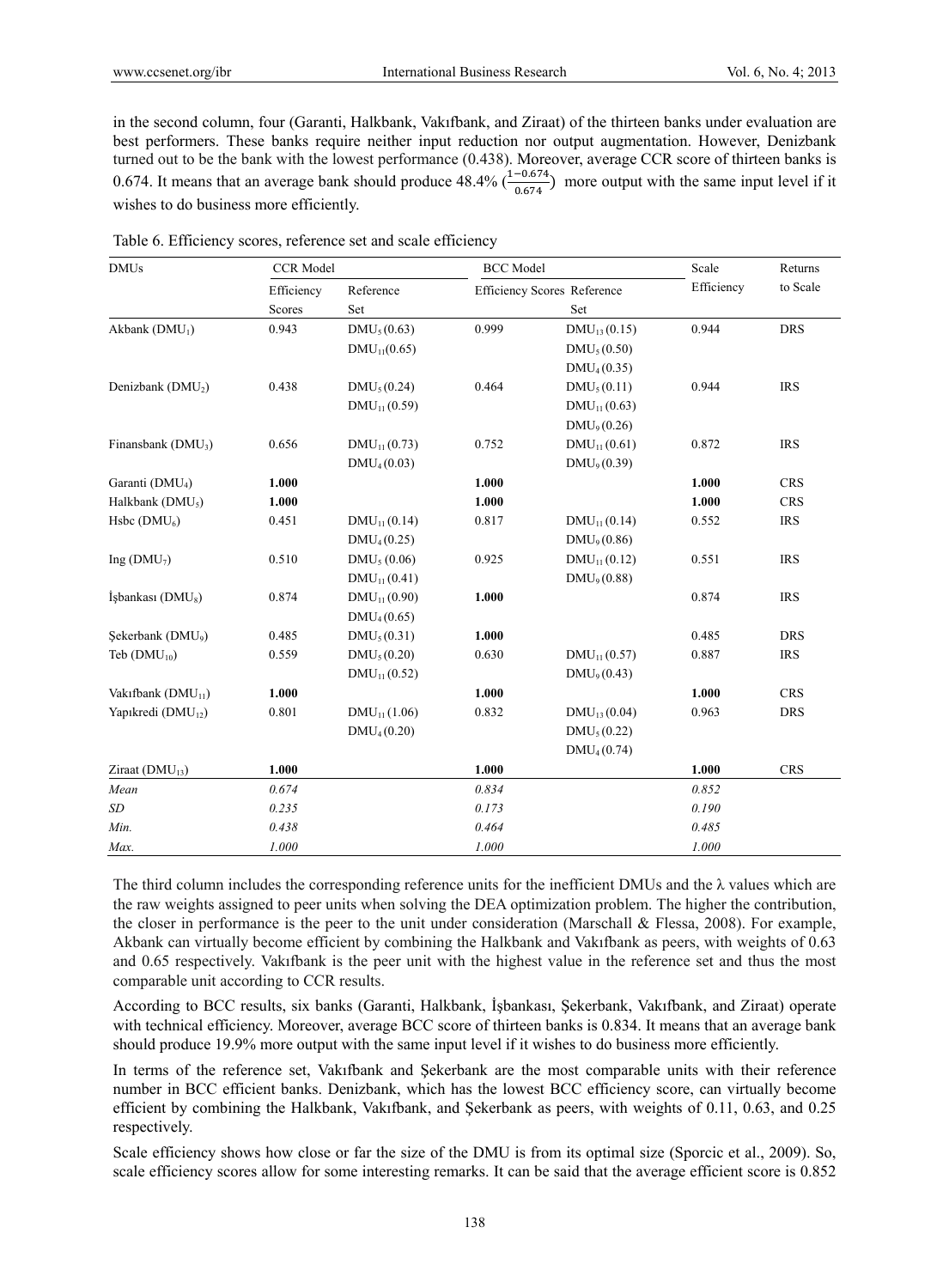based on the scale efficiency results. It means that an average bank should increase their relative efficiency on average by 17.4% if it adapted their size or volume of activities to the optimal value. The size and volume of activities of four banks (Garanti, Halkbank, Vakıfbank, and Ziraat) are well balanced because they have the efficiency of 100%. However, other banks, which have the efficiency values lower than 100%, partly under influence of size or volume of activities.

The issue of scale inefficiencies is explored with greater detail by considering returns to scale indicators. Among 13 banks, 6 banks operate under increasing returns to scale (IRS), 4 banks operate under constant returns to scale (CRS), and the remaining 3 banks operate under decreasing returns to scale (DRS). Both CCR efficiency and scale efficiency are equal to 1 are considered as operating at the most productive scale size.

Relatively scale efficient banks are also efficient according to CCR model. However, two banks (İşbankası & Şekerbank) are efficient only according to the BCC model. They do not show the same efficiency level in terms of scale efficiency. According to it, it can be said that their inadequate size or volume of activities expressed by the main parameters of their performance (Sporcic et al., 2009). In other words, the banks of İşbankası and Şekerbank which are efficient on BCC model but inefficient on CCR model have been efficiently operated except the effect of scale. The major causes of inefficiency are from scale inefficiency. In other words, they operate locally efficiently whereas its overall technical inefficiency is caused by its failure to achieve scale efficiency. These banks should enhance their own efficiency by increasing their input level as these have IRS characteristics.

Akbank, Şekerbank, and Yapıkredi showing DRS characteristics should decrease of their inputs or the increase of their outputs because they have been operated by the inputs over optimal scale. In the cases of the banks of which both BCC efficiency and scale efficiency is less than 1, both can be the causes of inefficiency (So et al., 2007).

## *5.3 Potential Improvements*

One of the attractiveness of DEA is that it provides reference set so that inefficient DMUs have benchmark DMU to learn from their experiences (Bobe, 2009). So, in addition to providing efficiency measures, DEA also provides other information relevant for the inefficient DMUs. Because efficient DMUs do not have any slack, this information is only of interest for inefficient DMUs (Tongzon, 2011).

Table 7 shows the banks' target input/output data and projection obtained from the DEA calculations. A DMU is BCC efficient if it has no input excesses and no output shortfalls. Thus, the difference between original data and projection is 0.00%. So, it can be seen the potential improvements for the seven inefficient banks under BCC model (Marschall and Flessa, 2008).

|                  | Inputs |              |        |                | Outputs    |       |              |       |        |       |            |       |
|------------------|--------|--------------|--------|----------------|------------|-------|--------------|-------|--------|-------|------------|-------|
|                  | PE     |              | NΒ     |                | <b>DNC</b> |       | <b>DFCPM</b> |       | CL     |       | <b>NCL</b> |       |
| <b>DMUs</b>      | Target | $\%$         | Target | $\%$           | Target     | $\%$  | Target       | $\%$  | Target | $\%$  | Target     | $\%$  |
| $DMU_1$          | 1002   | $\mathbf{0}$ | 927    | $\theta$       | 52152      | 0.1   | 24762        | 0.1   | 70305  | 0.1   | 18048      | 23.3  |
| DMU <sub>2</sub> | 670    | $\mathbf{0}$ | 588    | $\theta$       | 31195      | 115.4 | 12017        | 115.4 | 47800  | 115.4 | 20985      | 115.4 |
| DMU <sub>3</sub> | 599    | $-20.3$      | 522    | $\theta$       | 28506      | 32.9  | 10408        | 32.9  | 40454  | 32.9  | 11454      | 64.0  |
| DMU <sub>6</sub> | 314    | $-31.0$      | 330    | $\mathbf{0}$   | 10059      | 22.5  | 6163         | 22.5  | 16731  | 22.5  | 6339       | 124.5 |
| DMU <sub>7</sub> | 302    | $-21.0$      | 322    | $\theta$       | 9865       | 8.1   | 2596         | 8.1   | 16495  | 8.1   | 6337       | 8.1   |
| $DMU_{10}$       | 577    | $-0.4$       | 507    | $\overline{0}$ | 23685      | 58.7  | 12639        | 58.7  | 40382  | 58.7  | 12796      | 58.7  |
| $DMU_1$          | 1138   | $\theta$     | 907    | $\theta$       | 42545      | 20.2  | 33803        | 20.2  | 80588  | 20.2  | 31414      | 20.2  |

The projections suggest that particularly the analyzed banks are too big to be efficient. The results demonstrate that the efficiency of Denizbank which is the most inefficient can be improved when the personnel expenditure (PE) is reduced by 53.6%. Similarly, its efficiency can be attained if all of the output values are increased by 115.4%. When the number of branches (NB) is analyzed, it is seen that any DMU doesn't have to decrease it. So, it can be said that banks are working with optimal number of branches.

For inefficient banks to benefit from the study, the amounts by which these DMUs should increase their outputs to become efficient are calculated using the BCC model. In this study, the targeted value of a variable represents the amount to which a given DMU can increase its production of that specific variable. In the following figures (Figure 2-3-4-5), the light columns indicates the actual value of outputs while dark column indicates potential improvements to enhance required output amount.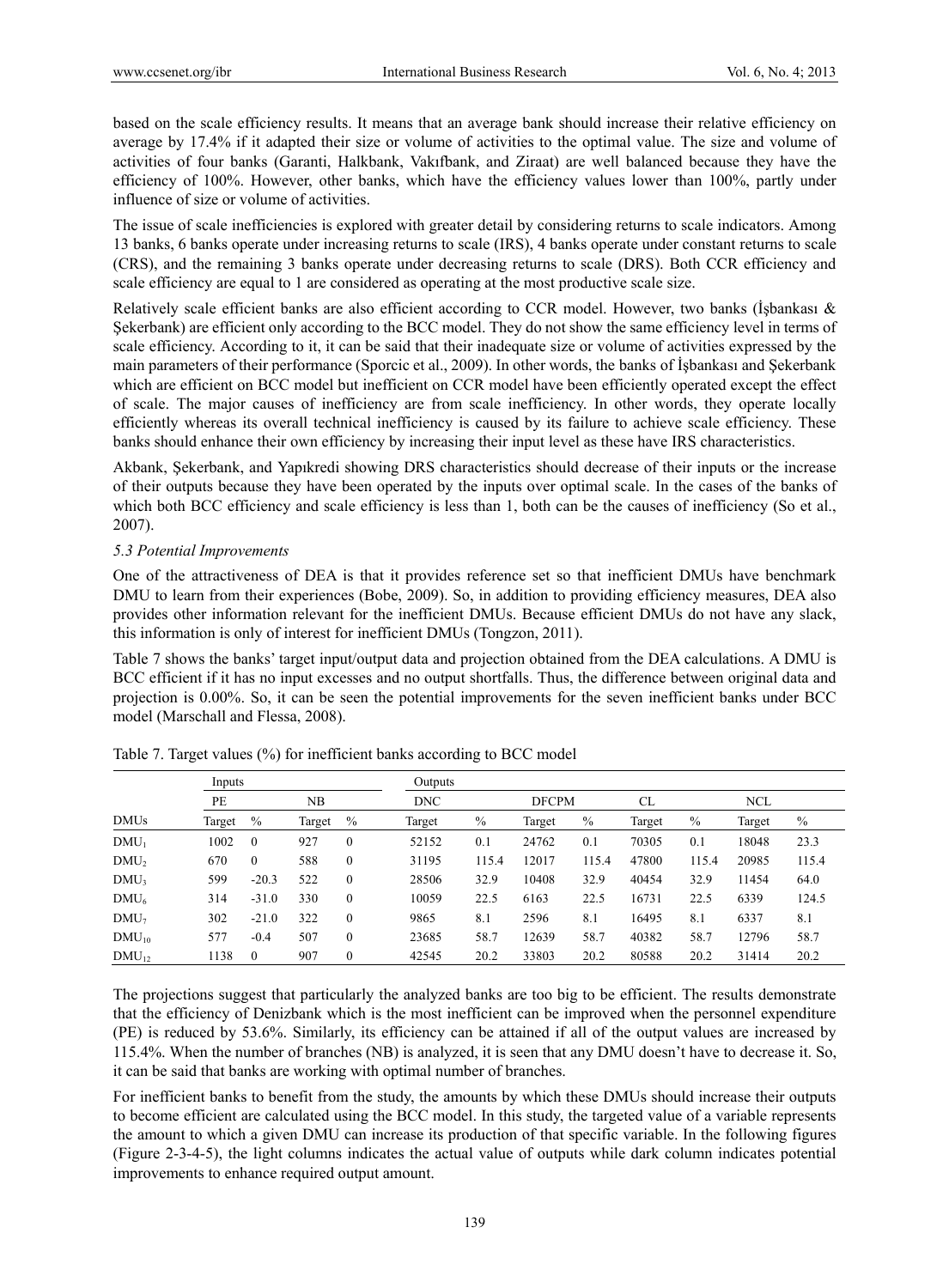

Figure 2. Actual values and potential improvements of deposits-national currency (DNC)



Figure 4. Actual values and potential improvements of cash loans (CL)



Figure 3. Actual values and potential improvements of deposits-foreign currency and precious metal (DFCPM)



Figure 5. Actual values and potential improvements of non-cash loans (NCL)

Figure 2 shows the actual values and the potential improvements of the Deposits-National Currency (DNC). It is noticed that Denizbank and Teb requires the highest increase respectively as 16709 and 8761 million TRY. Akbank, Finansbank, Hsbc, Ing, and Yapıkredi should increase their DNC by certain amounts to reach the target value in order to be efficient. Akbank is the nearest bank to target value by 68 million TRY.

As for Deposits-Foreign Currency and Precious Metal (DFCPM), Figure 3 shows the actual and target values for this output. If inefficient departments can enhance their outputs to the corresponding potential improvement levels, then, they would become more efficient. In parallel with this, Denizbank, Yapıkredi, Teb, Finansbank, Hsbc, Ing, and Akbank need to enhance their DFCPM respectively in order to become more efficient.

When potential improvement of Cash Loans (CL) is analyzed in Figure 4, it is seen that Denizbank, Teb, and Yapıkredi are the banks need to the most improvements as 24604, 14138, and 13543 million TRY respectively. However, Akbank and Ing need to less improvements of CL than other inefficient banks.

In figure 5, it is demonstrated actual value and potential improvement of non-cash loans (NCL). Akbank is also closer to target values than other inefficient banks in terms of NCL. However, Denizbank is the farthest bank from target values by 11240 million TRY.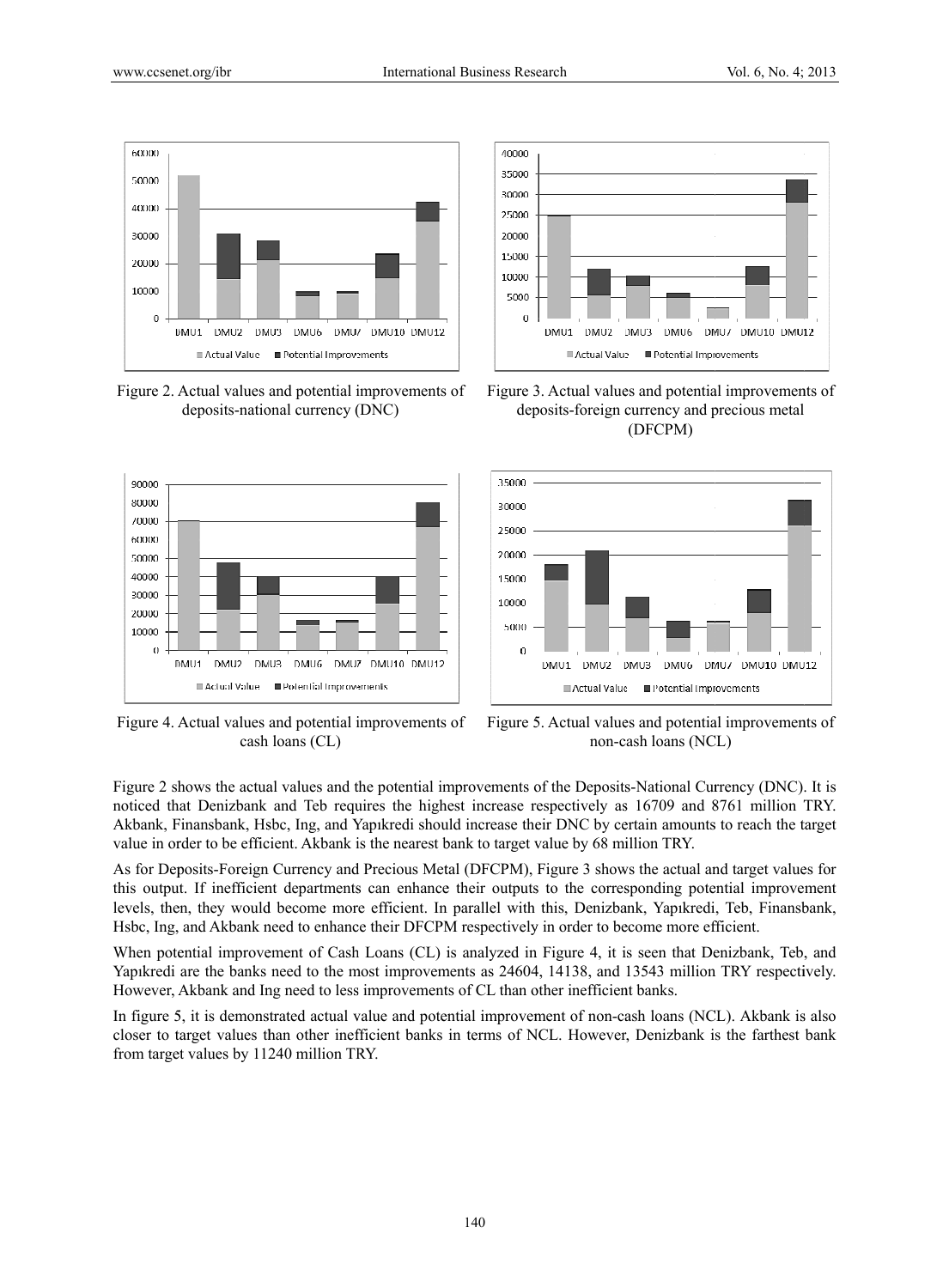

Figure 6. Average improvement rate  $(\%)$  of input and output value for inefficient banks

Figure 6 indicates the average improvement rates of both inputs and outputs for efficient. According to it, three of the four outputs, DNC, DFCPM, and CL, have same (36.84%) average improvement rate. On the other hand, NCL have been expanded to average 59.17% by inefficient banks. With respect to average input decreasing, it is interesting note that inefficient banks have not to change their NBs. However, PE should reduce average 10.37% by inefficient banks. Thus, these banks can produce same level outputs with less PE.

## **6. Discussion and Conclusion**

This study measure the relative efficiency of 13 commercial banks in Turkey. It combines the AHP and DEA to create a suitable performance evaluation model for these banks. The fact that all the products and services are similar for all banks ensures maximum feasible comparability among banks. Therefore, any observed difference in efficiency should be explained by differences in technical efficiency and not in lack of comparability. The following findings and insights from CCR and BCC model are summarized.

Nine banks are identified as being inefficient according to the CCR model while seven banks are identified according to the BCC. It is noted that BCC yields more efficient banks than CCR. These results are expected due to two reasons according to Agha et al. (2011). First, theoretically the numerator of BCC ratio is greater than the numerator in CCR. Secondly, BCC relaxes the slack variables to be greater than zero and adding lambda constraint. Further, the values of CCR and BCC efficiencies are close to each other, which imply that either the CCR or BCC may be adopted for this research.

Three state-owned banks (Halkbank, Ziraat, and Vakıfbank) are efficient in both CCR and BCC model. Moreover, these banks operate at the most productive scale size according to scale efficiency. These results are similar to empirical results from Aydin et al. (2009) shows that the most efficient banks in Turkey are state-owned banks. However, foreign-owned banks have the lower efficiency scores than both state-owned and private-owned banks.

The results of the analysis show a first insight into the inefficient banks. They should especially improve their non-cash loans. Furthermore, they should focus on their annual personnel expenditure. Moreover, more than half  $(64.3%)$  of the banks are scale inefficiency. These banks should improve tactical actions according to their working region (IRS or DRS).

This study has some limitations that need to be acknowledged, but which at the same time lend themselves towards identifying future research avenues. First of all, the quality of the DEA results depends heavily on the choice of the input/output measures. So, quality related measures such as customer satisfaction or responsiveness should also be included to the models. In this regard, future studies could also try to develop for qualitative outputs such as customer satisfaction, customer responsiveness, and service quality and apply DEA for investigating their productivity impact. Furthermore, models that further add similar constraints on the input multipliers, based on personnel salary, were used to identify cost efficient banks. Future researches could also investigate whether the same conclusions can be replicated and generalized in different bank segments such as participation, development and investment and/or countries.

Another limitation is the choice of variables for inclusion in a DEA analysis. In literature a lot of studies focus on bank efficiency analysis with DEA. These studies use various inputs and outputs set. While this is largely left up to management judgment, there should be a more rigorous method for selecting input and output variables for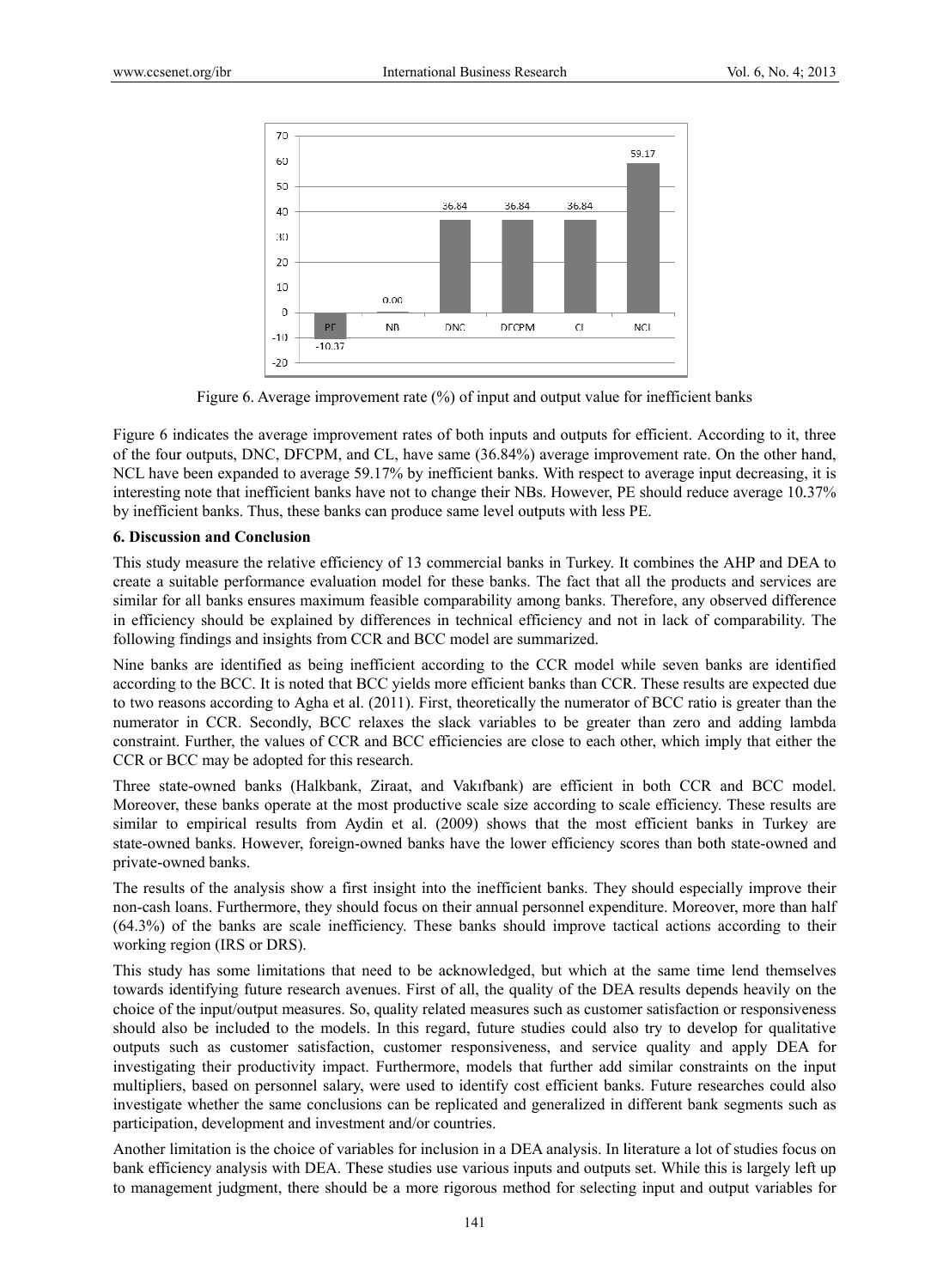productivity assessment. Therefore, future researchers may focus on developing a framework for input/output variable selection.

One limitation is that this study has not implications from a customer's perspective. Technical efficiency can vary widely across commercial banks. So, in future studies, the model should be expanded to customer perspective with including related outputs such as customer satisfaction, transactions time.

A last limitation is about some special problems of DEA. Since it is a deterministic procedure, it does not provide fit statistics such as r-square or p-value that can be used for statistical inferences. Moreover, there is no role for statistical error in the calculations and a number of questions need to be answered about the validity of the DEA score.

Managerial relevance of our research is quite important. It is widely accepted that to succeed a company must perform well. Moreover, the simplicity of the results, and the fact that they arise directly from observed input/output data that allow for better acceptance of the results by the bank managers. Bank management should pay more attention to personnel expenditure among the input variables and non-cash loans among the output variables. Furthermore, managers can use DEA to compare their business units.

#### **References**

- Agha, S. R., Kuhail, I., Abdelnabi, N., Salem, M., & Ghanim, A. (2011). Assessment of academic departments efficiency using data envelopment analysis. *Journal of Industrial Engineering and Management, 4*(2), 301-3235. http://dx.doi.org/10.3926/jiem.2011.v4n2.p301-325
- Akhtar, M. F., Ali, K., & Sadaqat, S. (2011). Performance efficiency of commercial banks of Pakistan: nonparametric technique data envelopment analysis (DEA). *Asian Journal of Business and Management Sciences, 1*(2), 150-156.
- Al-Delaimi, K. S. K., & Al-Ani, A. H. B. (2006). Using data envelopment analysis to measure cost efficiency with an application of Islamic banks. *Scientific Journal of Administrative Development, 4*, 134-156.
- Al-Faraj, T., Alidi, A., & Bu-Bshait, K. (1993). Evaluation of bank branches by means of data envelopment analysis. *International Journal of Operations & Production Management, 13*(9), 45-52. http://dx.doi.org/10.1108/01443579310043628
- AlKhathlan, K., & Malik, S. A. (2010). Are Saudi banks efficient? Evidence using data envelopment analysis (DEA). *International Journal of Economics and Finance, 2*(2), 53-58.
- Allen, L., & Rai, A. (1996). Operational efficiency in banking: an international comparison. *Journal of Banking and Finance, 20*, 655-672. http://dx.doi.org/10.1016/0378-4266(95)00026-7
- Al-Shammari, M., & Salimi, A. (1998). Modeling the operating efficiency of banks: a nonparametric methodology. *Logistics Information Management, 11*, 5-12. http://dx.doi.org/10.1108/09576059810202196
- Altunbas, Y., & Molyneux, P. (1996). Economies of scale and scope in European banking. *Applied Financial Economics, 6*, 367-375. http://dx.doi.org/10.1080/096031096334187
- Athanassopoulos, A. D. (1997). Service quality and operating efficiency synergies for management control in the provision of financial services: evidence from Greek bank branches. *European Journal of Operational Research, 98*, 300-313. http://dx.doi.org/10.1016/S0377-2217(96)00349-9
- Avkiran, N. K. (1999). The evidence on efficiency gains: the role of mergers and the benefits to the public. *Journal of Banking and Finance, 23*, 991-1013. http://dx.doi.org/10.1016/S0378-4266(98)00129-0
- Aydin, N., Yalama, A., & Sayim, M. (2009). Banking efficiency in developing economy: empirical evidence from Turkey. *Journal of Money, Investment and Banking, 8*, 49-70.
- Ayranci, E. (2011). The efficiency of the private commercial banking sector in Turkey: a managerial approach. *Journal of International Business and Cultural Studies, 4*, 1-25.
- Banker, R. D., Charnes, A., & Cooper, W. W. (1984). Some models for estimating technical and scale inefficiencies in data envelopment analysis. *Management Science, 30*(9), 1078-1092. http://dx.doi.org/10.1287/mnsc.30.9.1078
- Banking Regulation and Supervision Agency. (2011). *Bankacılıkta yapısal gelişmeler.* Retrieved from http://www.bddk.org.tr/WebSitesi/turkce/Raporlar/Bankacilikta\_Yapisal\_Gelismeler/11085bygr\_2011.pdf
- Banking Regulation and Supervision Agency. (2012). *Fintürk* [Data file]. Retrieved from http://ebulten.bddk.org.tr/haritalama/harita.aspx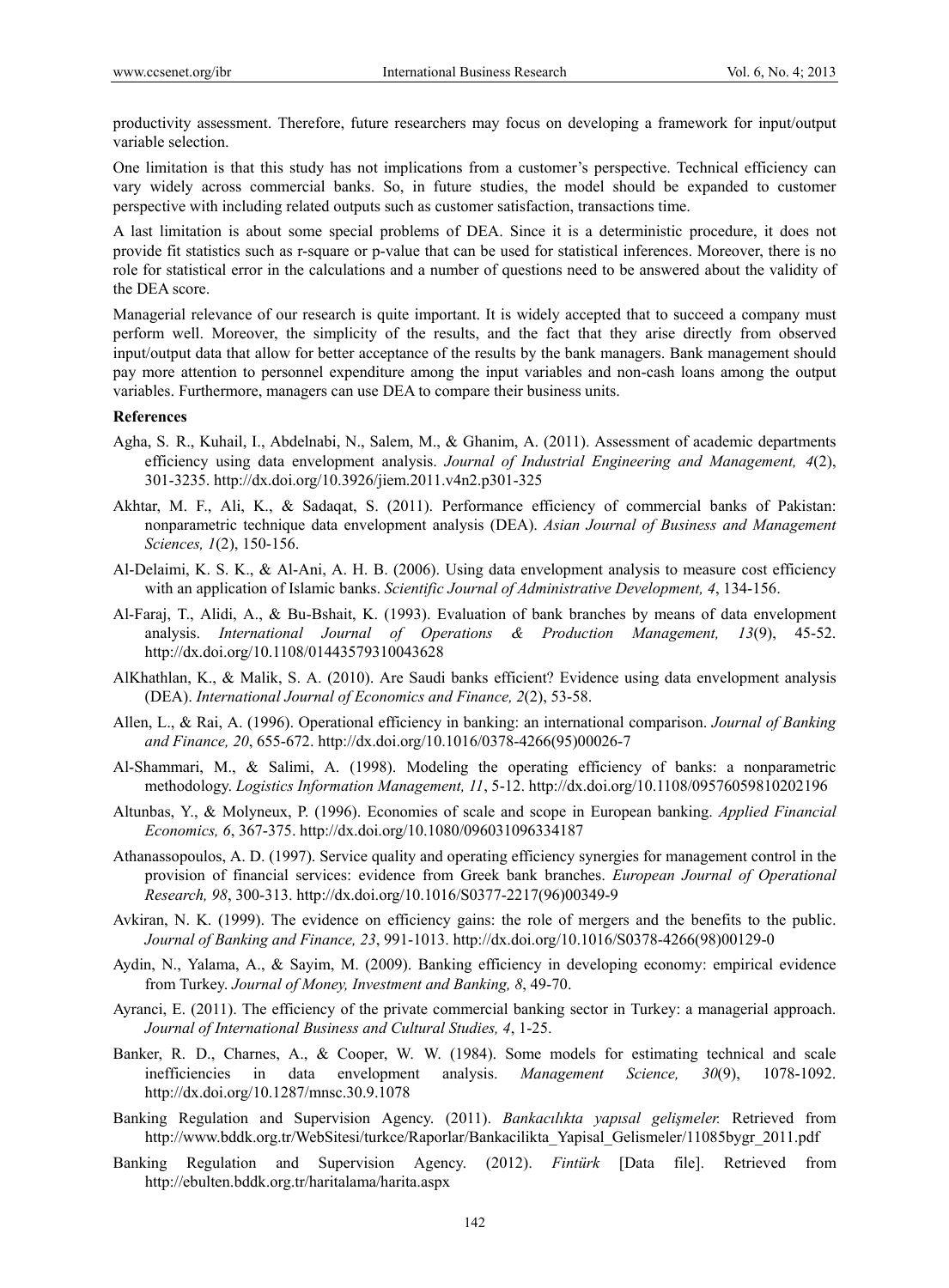- Barr, R. S., Killgo, K. A., Siems, T. F., & Zimmel, S. (2002). Evaluating the productive efficiency and performance of U.S. commercial banks. *Managerial Finance, 28*(8), 3-25. http://dx.doi.org/10.1108/03074350210767988
- Berg, S. A., Forsund, F. R., Hjalmarsson, L., & Suominen, M. (1993). Banking efficiency in the Nordic countries. *Journal of Banking and Finance, 17*, 371-88. http://dx.doi.org/10.1016/0378-4266(93)90038-F
- Berger, A. N., & Humphrey, D. B. (1992). Measurement and efficiency issues in commercial banking. In Z. Griliches (Ed.), *Output Measurement in the Service Sectors*. University of Chicago Press.
- Berger, A. N., & Humphrey, D. B. (1997). Efficiency of financial institutions: international survey and directions for future research. *European Journal of Operational Research, 98*(2), 175-212. http://dx.doi.org/10.1016/S0377-2217(96)00342-6
- Bobe, B. (2009). Evaluating the efficiencies of university faculties: adjusted data envelopment analysis. *Paper for Accounting and Finance Association of Australia and New Zealand (AFAANZ) 2009 Conference*, Adelaide, Australia, 5-7 July.
- Boussofiane, A., Dyson, R., & Rhodes, E. (1991). Applied DEA. *European Journal of Operational Research, 2*(6), 1-15. http://dx.doi.org/10.1016/0377-2217(91)90331-O
- Chansarn, S. (2008). The relative efficiency of commercial banks in Thailand: DEA approach*. International Research Journal of Finance and Economics, 18*, 53-68.
- Charnes, A., Cooper, W. W., & Rhodes, E. (1978). Measuring the efficiency of DMUs. *European Journal of Operational Research, 2*, 429-444. http://dx.doi.org/10.1016/0377-2217(78)90138-8
- Chen-guo, D., Ting, L., & Jie, W. (2007). Efficiency analysis of China's commercial banks based on DEA: negative output investigation. *Chine-USA Business Review, 6*(2), 50-56.
- Cronje, T. (2007). Assessing the relative efficiency management of South African banks. *Management Dynamics, 16*, 11-23.
- Dekker, D., & Post, T. (2001). A quasi-concave DEA model with an application for bank branch performance evaluation. *European Journal of Operational Research, 132*, 296-311. http://dx.doi.org/10.1016/S0377-2217(00)00153-3
- Denizer, C., Dinç, M., & Tarimcilar, M. (2000). Measuring Banking Efficiency in the Pre- and Post-Liberalization Environment: Evidence from the Turkish Banking System. *World Bank Research Working Papers*, No. 2476.
- Farrell, M. J. (1957). The measurement of productive efficiency. *Journal of the Royal Statistical Society, 120*(3), 253-281. http://dx.doi.org/10.2307/2343100
- Feng, Y. J., Lu, H., & Bi, K. (2004). An AHP/DEA method for measurement of the efficiency of R&D management activities in universities. *International Transactions in Operational Research, 11*, 181-191. http://dx.doi.org/10.1111/j.1475-3995.2004.00450.x
- Ginevicius, R., & Podvezko, V. (2004). Objective and subjective approaches to determining the criterion weight in multicriteria models. *Proceedings of International Conference RelSat, 04,* 133-139.
- Golany, B., & Storbeck, J. E. (1999). A data envelopment analysis of the operational efficiency of bank branches. *Interfaces, 2*(3), 14-26. http://dx.doi.org/10.1287/inte.29.3.14
- Grigorian, D. A., & Manole, V. (2002). Determinants of commercial bank performance in transition: an application of data envelopment analysis. *World Bank Policy Research Working Paper2850*, June.
- Haag, S. E., & Jaska, P. V. (1995). Interpreting inefficiency rating: an application of bank branch operating efficiencies. *Managerial and Decision Economics, 16*, 7-14. http://dx.doi.org/10.1002/mde.4090160103
- Halkos, S. E., & Salamouris, D. S. (2004). Efficiency measurement of the Greek commercial banks with the use of financial ratios: A data envelopment analysis approach. *Management Accounting Research, 15*(2), 201-224. http://dx.doi.org/10.1016/j.mar.2004.02.001
- Isik, I., & Hassan, M. K. (2000). Technical, scale and allocative efficiencies of Turkish banking industry. *Journal of Banking and Finance, 26*(4), 719-766. http://dx.doi.org/10.1016/S0378-4266(01)00167-4
- Jackson, P. M., & Fethi, M. D. (2000). Evaluating the efficiency of Turkish commercial banks: an application of dea and tobit analysis. *Efficiency and Productivity Research Unit (EPRU) Discussion Paper,* University of Leicester, UK.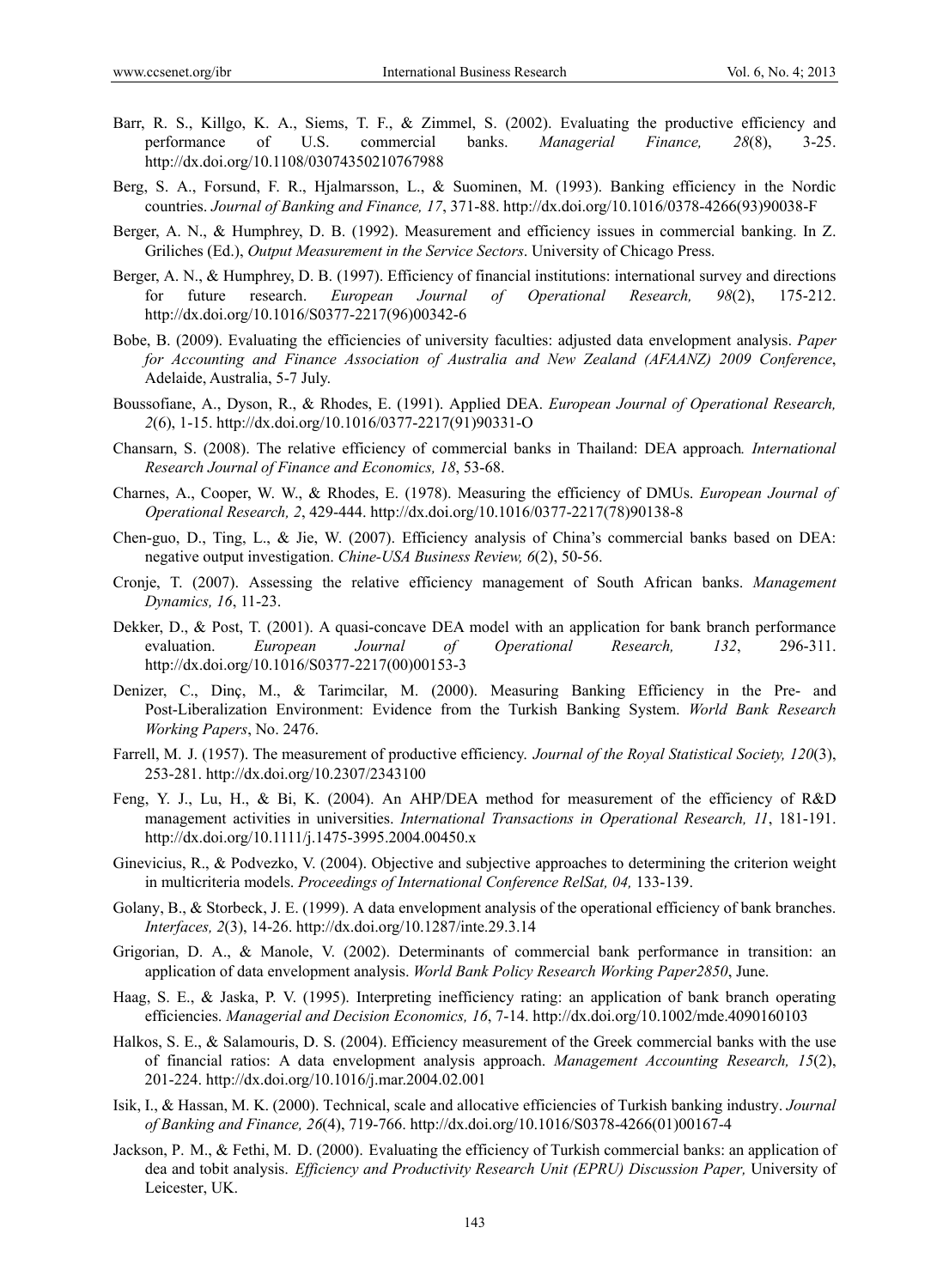- Ji, K., Song, W., & Wang, R. (2012). Research on China's commercial banks rating and ranking based on DEA. *American Journal of Operations Research, 2*, 122-125. http://dx.doi.org/10.4236/ajor.2012.21014
- Korpela, J., Lehmusvaara, A., & Nisonen, J. (2007). Warehouse operator selection by combining AHP and DEA methodologies. *International Journal of Production Economics, 108*(1-2), 135-142. http://dx.doi.org/10.1016/j.ijpe.2006.12.046
- Kuosmanen, T., & Post, T. (2001). Measuring economic efficiency with incomplete price information: with an application to European commercial banks. *European Journal of Operational Research, 134*, 43-58. http://dx.doi.org/10.1016/S0377-2217(00)00237-X
- Lam, K., & Zhao, X. (1998). An application of quality function deployment to improve the quality of teaching. *International Journal of Quality Reliability Management*, *15*(4), 389-413. http://dx.doi.org/10.1108/02656719810196351
- Lee, S. K., Mogi, G., Shin, S. C., & Kim, J. W. (2008). Measuring the relative efficiency of greenhouse gas technologies: an AHP/DEA hybrid model approach. *Proceedings of the International MultiConference of Engineers and Computer Scientists, 2*, 19-21 March, Hong Kong.
- Lee, S., Kim, J., Mogi, G., & Hui, K. S. (2010). Fuzzy AHP/ DEA approach with scale efficiency for measuring the relative efficiency of hydrogen R&D programs in the sector of developing hydrogen energy technologies. *Proceedings of the 18th World hydrogen energy conference*, May 16-21, Essen, Germany.
- Li, Z. (2006). The assessment analysis of efficiency of commercial banks based on DEA model. *International Management Review, 2*(4), 60-66.
- Liu, C. C. (2003). Simulating weights restrictions in data envelopment analysis by the subjective and objective integrated approach. *Web Journal of Chinese Management Review, 6*(1), 68-78.
- Lovell, C. A. K., & Pastor, J. T. (1997). Target setting: an application to a bank branch network. *European Journal of Operational Research, 98*, 290-299. http://dx.doi.org/10.1016/S0377-2217(96)00348-7
- Ma, J., Fan, Z. P., & Huamg, L. H. (1999). A subjective and objective integrated approach to determine attributeweights. *European Journal of Operational Research, 112*, 397-404. http://dx.doi.org/10.1016/S0377-2217(98)00141-6
- Maea, S. F. (2010). *The efficiency of the commercial banks in six pacific island countries*, *doctorate dissertation in school of economics and finance, Massey University*. Palmerston North, New Zealand.
- Malhotra, R., Malhotra, D. K., & Lafond, C. A. (2009). Analyzing financial services industry using data envelopment analysis. *International Journal of Applied Management Science, 1*(3), 217-246. http://dx.doi.org/10.1504/IJAMS.2009.023703
- Mansoury, A., & Salehi, M. (2011). Efficiency analysis and classification of bank by using data envelopment analysis (DEA) model: evidence of Iranian bank. *International Journal of the Physical Sciences, 6*(13), 3205-3217.
- Marschall, P., & Flessa, S. (2008). Assessing the efficiency of rural health centers in Burkina Faso: an application of data envelopment analysis. *Journal of Public Health, 17*(2), 87-95. http://dx.doi.org/10.1007/s10389-008-0225-6
- Maudos, J., Pastor, J. M., Perez, F., & Quesada, J. (2002). Cost and profit efficiency in european banks. *Journal of International Financial Markets, Institutions and Money, 12*, 33-58. http://dx.doi.org/10.1016/S1042-4431(01)00051-8
- Moffat, B., & Valadkhani, A. (2009). A data envelopment analysis of financial institutions in Botswana. *Oxford Business & Economics Conference*, June 24-26, St. Hugh's College, Oxford University, Oxford, UK.
- Navabakhsh, M., Jahanshahloo, G. R., Lotfi, F. H., Allahviranloo, T., Balf, F. R., & Rezai, H. Z. (2007). Finding suitable benchmark for inefficient commercial bank branches, application of DEA. *International Journal of Contemporary Mathematic Sciences, 2*(4), 183-193.
- Oral, M., & Yolalan, R. (1990). An empirical study on measuring operating efficiency and profitability of bank branches. *European Journal of Operational Research, 46*, 282-294. http://dx.doi.org/10.1016/0377-2217(90)90002-S
- Ozkan-Gunay, E. N., & Tektas, A. (2006). Efficiency analysis of the Turkish banking sector in precrisis and crisis period: a DEA approach. *Contemporary Economic Policy, 24*(3), 418-431.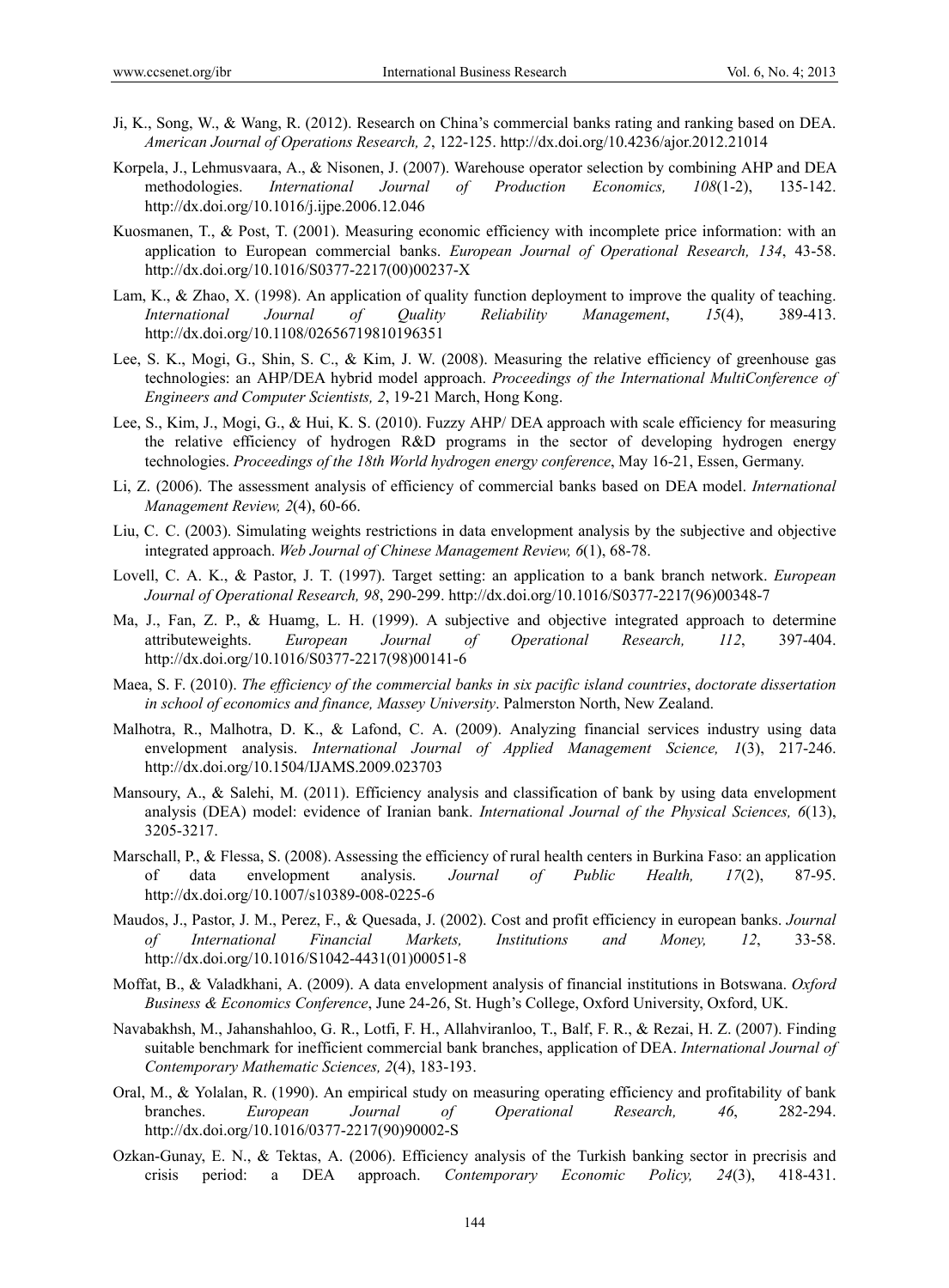http://dx.doi.org/10.1093/cep/byj028

- Pastor, J. M., Perez, F., & Quesada, J. (1997). Efficiency analysis in banking firms: an international comparison. *European Journal of Operational Research, 98*, 395-407. http://dx.doi.org/10.1016/S0377-2217(96)00355-4
- Peaw, T. L., & Mustafa, A. (2006). Incorporating AHP in DEA analysis for smartphone comparisons. *Proceedings of the 2nd IMT-GT Regional Conference on Mathematics, Statistics, and Applications,*  Universiti Sains Malaysia, June 13-15, Penang, Malaysia.
- Percin, S., & Ayan, T. Y. (2006). Measuring efficiency of commercial banks in a developing economy. *Investment Management and Financial Innovations, 3*(2), 217-231.
- Porembski, M., Breitenstein, K., & Alpar, P. (2005). Visualizing efficiency and reference relations in data envelopment analysis with an application to the branches of a German bank. *Journal of Productivity Analysis, 23*, 203-221. http://dx.doi.org/10.1007/s11123-005-1328-5
- Portela, M. C. A. S., & Thanassoulis, E. (2005). Profitability of a sample of Portuguese bank branches and its decomposition into technical and allocative components. *European Journal of Operational Research, 162*, 850-866. http://dx.doi.org/10.1016/j.ejor.2003.10.018
- Ramanathan, R. (2003). *An introduction to data envelopment analysis*. Sage Publications.
- Rao, K. R. M., & Lakew, T. B. (2012). Cost efficiency and ownership structure of commercial banks in Ethiopia: an application of non-parametric approach. *European Journal of Business and Management, 4*(10), 36-47.
- Rezaie, K., Nazari-Shirkouhi, S., Alem, S. M., & Hatami-Shirkouhi, L. (2010). Using data envelopment analysis and analytical hierarchy process model to evaluate flexible manufacturing systems. *Australian Journal of Basic and Applied Sciences, 4*(12), 6461-6469.
- Rouyendegh, B. D., & Erkan, T. E. (2010). The DEA-AHP hybrid ranking model applied 4 star hotels in Ankara. *Gazi Üniversitesi İktisadi Ve İdari Bilimler Fakültesi Dergisi, 12*(3), 69-90.
- Saaty, T. L. (2008). Decision making with the analytic hierarchy process. *International Journal of Services Sciences, 1*(1), 83-98. http://dx.doi.org/10.1504/IJSSCI.2008.017590
- Saha, A., & Ravisankar, T. S. (2000). Rating of Indian commercial banks: a DEA approach. *European Journal of Operational Research, 124*, 187-203. http://dx.doi.org/10.1016/S0377-2217(99)00167-8
- Saleeshya, P. G., & Babu, A. S. (2012). A combined AHP–and DEA–based approach to measure agility of manufacturing systems. *International Journal of Business and Systems Research, 6*(4), 431-455. http://dx.doi.org/10.1504/IJBSR.2012.049472
- Sathye, M. (2003). Efficiency of banks in a developing economy: the case of India. *European Journal of Operational Research, 148*, 662-671. http://dx.doi.org/10.1016/S0377-2217(02)00471-X
- Scheel, H. (2000). *Efficiency Measurement System Software EMS.* (Version 1.3.0) [Computer Software]. Retrieved from http://www.holger-scheel.de/ems/ems\_130.zip
- Sherman, H., & Ladino, G. (1995). Managing bank productivity using data envelopment analysis (DEA). *Interfaces, 25*, 60-73. http://dx.doi.org/10.1287/inte.25.2.60
- So, S. H., Kim, J. J., Cho, G., & Kim, D. K. (2007). Efficiency analysis and ranking of major container ports in northeast Asia: an application of data envelopment analysis. *International Review of Business Research Papers, 3*(2), 486-503.
- Sporcic, M., Martinic, I., Landekic, M., & Lovric, M. (2009). Measuring efficiency of organizational units in forestry by nonparametric model. *Crotia Journal for Engineering, 30*(1), 1-13.
- Subramanyam, T., & Reddy, C. S. (2008). Measuring the risk efficiency in Indian commercial banking-a DEA approach. *East-West Journal of Economics and Business, 11*(1-2), 76-105.
- Tahir, I. M., Abu Bakar, N. M., & Haron, S. (2009). Evaluating efficiency of Malaysian banks using data envelopment analysis. *International Journal of Business and Management, 4*(8), 96-106.
- Taylor, W. M., Thompson, R. G., Thrall, R. M., & Dharmapala, P. S. (1997). DEA/AR efficiency and profitability of Mexican banks a total income model. *European Journal of Operational Research, 98*, 346-363. http://dx.doi.org/10.1016/S0377-2217(96)00352-9
- The Banks Association of Turkey. (2012). *Banks in Turkey*. Retrieved from